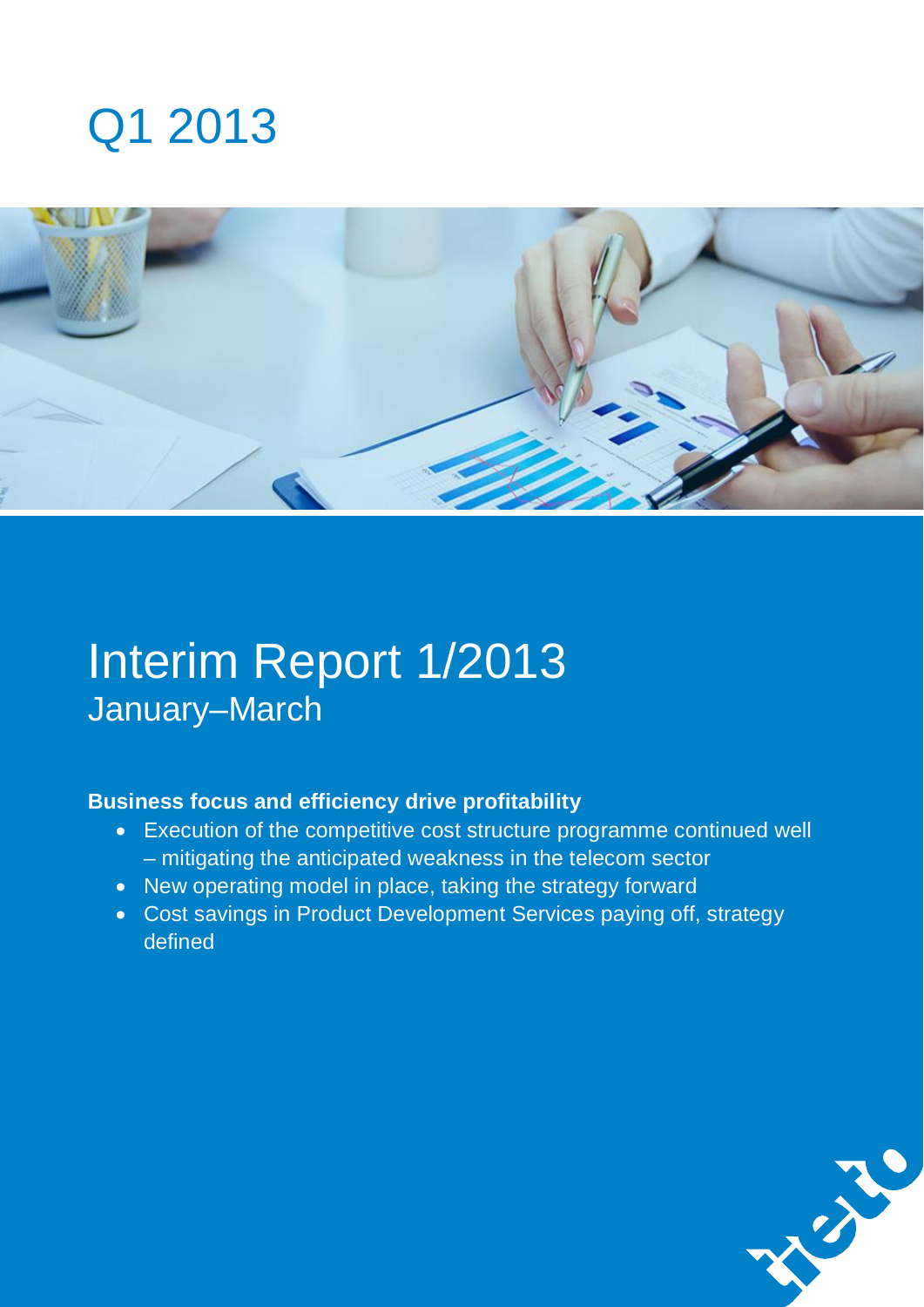## Key figures

| <b>EUR</b> million                                                         | 1-3/2013 | 1-3/2012 | 1-12/2012 |
|----------------------------------------------------------------------------|----------|----------|-----------|
| Net sales, EUR million                                                     | 444.8    | 467.1    | 1825.3    |
| Change, %                                                                  | $-5$     | 1        | $\Omega$  |
| Organic change, %                                                          | $-2$     |          |           |
| Operating profit (EBITA), EUR million                                      | 31.1     | 43.6     | 68.3      |
| Operating margin (EBITA), %                                                | 7.0      | 9.3      | 3.7       |
| Operating profit (EBIT) <sup>1)</sup> , EUR million                        | 30.1     | 42.1     | 63.0      |
| Operating margin (EBIT) <sup>1)</sup> , %                                  | 6.8      | 9.0      | 3.5       |
| Operating profit (EBIT) excl. one-off items <sup>1) 2)</sup> , EUR million | 32.0     | 28.4     | 138.8     |
| Operating margin (EBIT) excl. one-off items <sup>1) 2)</sup> , %           | 7.2      | 6.1      | 7.6       |
| Profit after taxes, EUR million                                            | 21.4     | 32.0     | 29.4      |
| EPS, EUR                                                                   | 0.30     | 0.45     | 0.41      |
| Net cash flow from operations, EUR million                                 | 41.2     | 68.8     | 161.9     |
| Return on equity, 12-month rolling, %                                      | 3.7      | 15.4     | 5.5       |
| Return on capital employed, 12-month rolling, %                            | 11.7     | 21.7     | 13.2      |
| Investments, EUR million                                                   | 17.3     | 14.4     | 62.9      |
| Interest-bearing net debt, EUR million                                     | 6.9      | 11.7     | 23.9      |
| Net debt/EBITDA                                                            | 0.0      | 0.1      | 0.2       |
| Book-to-bill                                                               | 0.8      | 1.0      | 1.0       |
| Order backlog                                                              | 1 6 2 7  | 1719     | 1703      |
| Personnel on 31 March                                                      | 16 354   | 18 121   | 16 537    |

## Full-year outlook for 2013 unchanged

Tieto expects its organic net sales to develop in line with the growth in the market for IT services, with the exception of the weaker outlook in the telecom sector.

Tieto expects its profitability to continue to improve and full-year operating profit (EBIT) excluding one-off items to increase from the previous year's level (EUR 138.8 million in 2012).

 $<sup>1</sup>$  Due to the amendment of IAS 19 'Employee benefits', there will be a change in the calculation of pension liability. The related finance</sup> costs are calculated on a net funding basis and presented in financial items. This change has an impact of EUR 1.7 million on the company's annual-level operating profit. On the other hand, this amount will increase finance costs. Based on the change, Tieto has restated its operating profit (EBIT) for 2012 as EUR 63.0 million (previously EUR 61.3 million) and operating profit (EBIT) excl. one-off items for 2012 as EUR 138.8 million (previously EUR 137.1 million). The net result remains unchanged. <sup>2)</sup> Excl. capital gains, impairments and restructuring costs

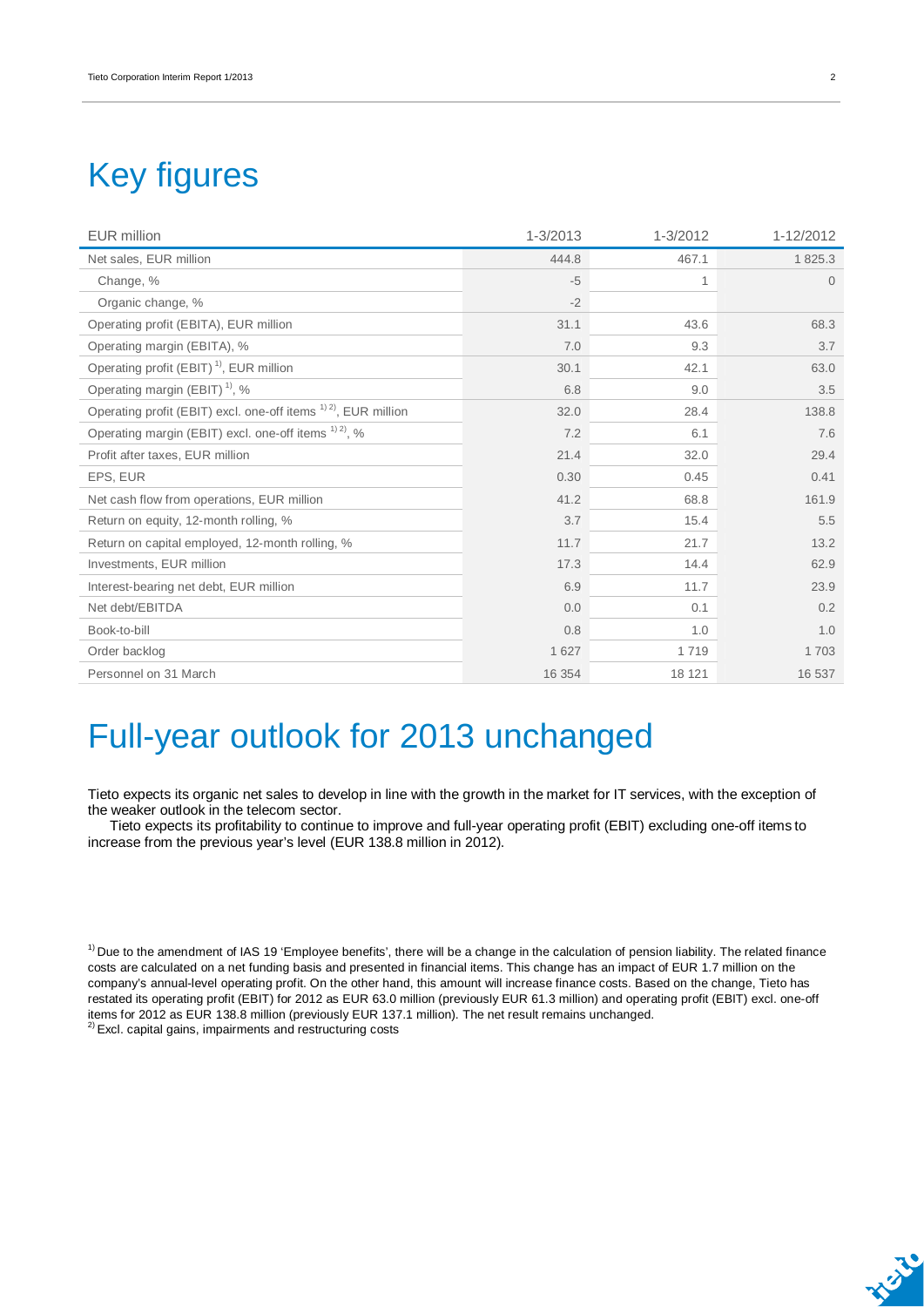## CEO's comment

#### Comment regarding the interim report by Kimmo Alkio, President and CEO:

"I'm pleased to see the continued improvement in our profitability, driven primarily by the cost-efficiency measures we initiated last year. We expected the first quarter to be challenging, as we implemented a major structural change in our operations. Now that the structural changes are behind us and the transparency of our businesses has improved, we can concentrate on the implementation of our chosen strategy. Price competitiveness has become increasingly important as customers actively drive transformation programmes to improve cost-efficiency.

The Nordic IT services market continues to be dynamic with enterprises actively adopting new technologies. This transformation-centric customer agenda fits well with our priorities. Our focus remains on innovation, solution packaging and a global delivery scale – all of which improve competitiveness. As an example, our recently launched cloud services have received a positive response during the first quarter with customers signing up to this highly efficient and flexible service concept.

I'm also pleased that our Product Development Services is ready to begin implementation of its recently decided strategy, which focuses on global customers in the communications and embedded technologies segment. Implementation of the refined strategy enhances our ability to become the number one product development partner to our targeted customers."

### Market development

The Nordic IT services market continues to experience a high level of interest in IT development projects, but decisionmaking cycles are becoming longer. There are several longer-term opportunities for transformation to new scalable and flexible IT environments providing both business benefits and cost savings. The focus is currently on mobility, enterprise content management and enterprise resource planning (ERP) as well as new "as a service" delivery models. Customers' continuing cost-savings agendas drive the transformation of business systems and the renewal of old legacy systems. As a result, the outsourcing market has remained active. Areas like mobility and cloud services are expected to see doubledigit growth rates while the market for traditional IT services is likely to decline.

Competition has intensified during 2013 and some vendors are actively seeking to strengthen their market position with relatively aggressive pricing. Tieto expects overall market growth of around 2% for the Nordic IT services market in the full year with IT outsourcing as the main source of growth. Due to its refined strategy Tieto is able to provide the full stack of integration and operations management services complemented with its own products. As a result of this total service offering coupled with strong offshore capability and continued improvements in cost structure, the company is well competitive in its target markets.

### Pockets of growth

- Mobility is a core driver of the future IT landscape as it changes the way enterprises interact with customers, partners and suppliers and empower their workforce with access to information and services. The growth trend is expected to further accelerate during the year, as mobility is gradually becoming an integrated component in traditional IT projects. Tieto has aligned its capabilities, solutions and partnerships in mobility into the Enterprise Mobility Solution Framework, in order to ensure customer satisfaction, fast time to market and repeatability. Tieto has also launched new mobile services for the healthcare sector. During the first quarter, the company concluded a number of large mobility projects, such as fieldworker services and mobile banking.
- Cloud: Customers are increasingly transferring their operations into scalable and flexible cloud environments where customer payments are based on the actual volumes. In this environment, capacity provisioning takes only a few minutes while it previously took several days. Due to the increased efficiency resulting from a higher level of automation, the profitability of cloud services is higher than that of traditional services which are now being cannibalized. Tieto has responded to this transformation path by launching a new cloud services portfolio in 2012 and has several ongoing automation projects to enable cloud-based ecosystems. Based on the agreements Tieto had concluded by the end of March, more than 5% of the existing server capacity will be transferred to a cloud environment and the company expects that share to increase to around 20% during 2013.
- Big data is expected to be one of the fastest growing areas of IT services in the longer term. It is utilized when massive amounts of data, such as information on customer behaviour or a large quantity of sensor measurements, are stored and analysed, making it possible to develop applications to solve new kinds of business problems. Big data currently represents around 1% of the IT services market and the share is expected to grow to around 5% by 2016. Today, Tieto runs a programme to further develop new services, including industry-specific big data solutions.

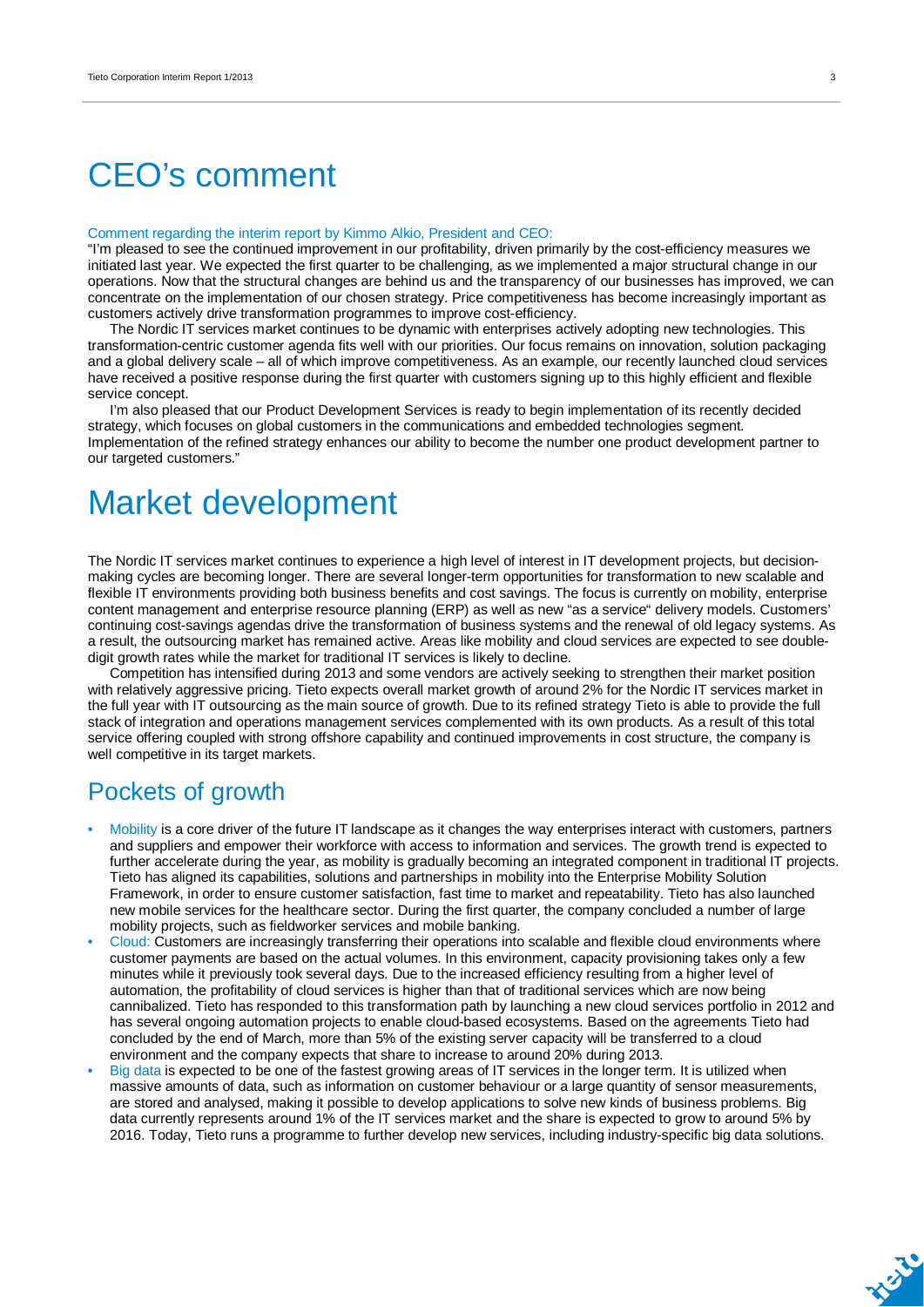A rapidly expanding area is the incorporation of business intelligence and analytics as part of full life-cycle services and mobile solutions, supporting the company's growth in this area

### Industry sector drivers

Additionally, industry-specific drivers affect the IT service market:

- In the **finance** sector, cost pressure and regulatory changes drive IT transformation programmes and the market is active, especially in outsourcing, although larger IT investments are progressing slowly.
- In the **public** sector in Finland, the government will launch an office for shared ICT infrastructure services to promote the government's efficiency initiatives.
- In the **healthcare** sector, there is increasing activity in Finland and Sweden, partly due to national programmes. There is also healthy demand for eServices and mobile solutions in the sector.
- In the **manufacturing** sector, the market is active. Customers are consolidating and actively transferring production to Asia, providing IT service vendors with good business opportunities.
- The **energy** utilities sector is affected by regulation favouring flexible demand, energy efficiency and the use of sustainable energy sources. The global **oil & gas** market is very active and new hydrocarbon sources enhance sales opportunities for Tieto's products.
- The drop in ad-based revenue in the **media** sector has had a negative impact on IT investments. Media companies are actively seeking new revenue sources, opening up new opportunities for IT service providers.
- In the **telecom** sector, cost pressure has resulted in tight price competition, but on the other hand, supplier consolidation may open up new opportunities for Tieto in the Nordic countries.
- In the **telecom product development market**, demand for new technologies to handle the traffic from a growing number of connected devices will continue to increase, as will the appetite for a diverse range of end-user devices. However, the fierce competition and telecom operators' reduced spending has resulted in a decline in telecom R&D spending in the short term.

## Company strategy

Tieto's new operating model took effect on 1 January 2013, and the new Leadership Team became fully operational. By strengthening the industry-driven structure, its service offerings and the transparency of the company's business practices, the company is well positioned to increase its profitability and drive long-term growth. The new structure is based on service lines and industry groups. In line with the new operating model, Tieto changed its financial reporting at the beginning of 2013.

The service lines, constituting the main operating segments, are:

- **Managed Services**
- Consulting and System Integration
- Industry Products

Product Development Services.

- Tieto's industry groups are:
- Financial Services
- Manufacturing, Retail and Logistics
- Public, Healthcare and Welfare
- Telecom, Media and Energy.

The company's key targets include geographical focus and improved profitability. The company implemented several divestments in 2012 with a total negative impact of around EUR 35 million on 2013 sales. In February 2013, the company concluded an agreement on the divestment of German and Dutch operations. Annual sales of these businesses amounted to over EUR 110 million in 2012. The transaction will be completed towards the end of the second quarter. Tieto will continue to monitor its businesses with the long-term target of increasing scalability and efficiency within the company.

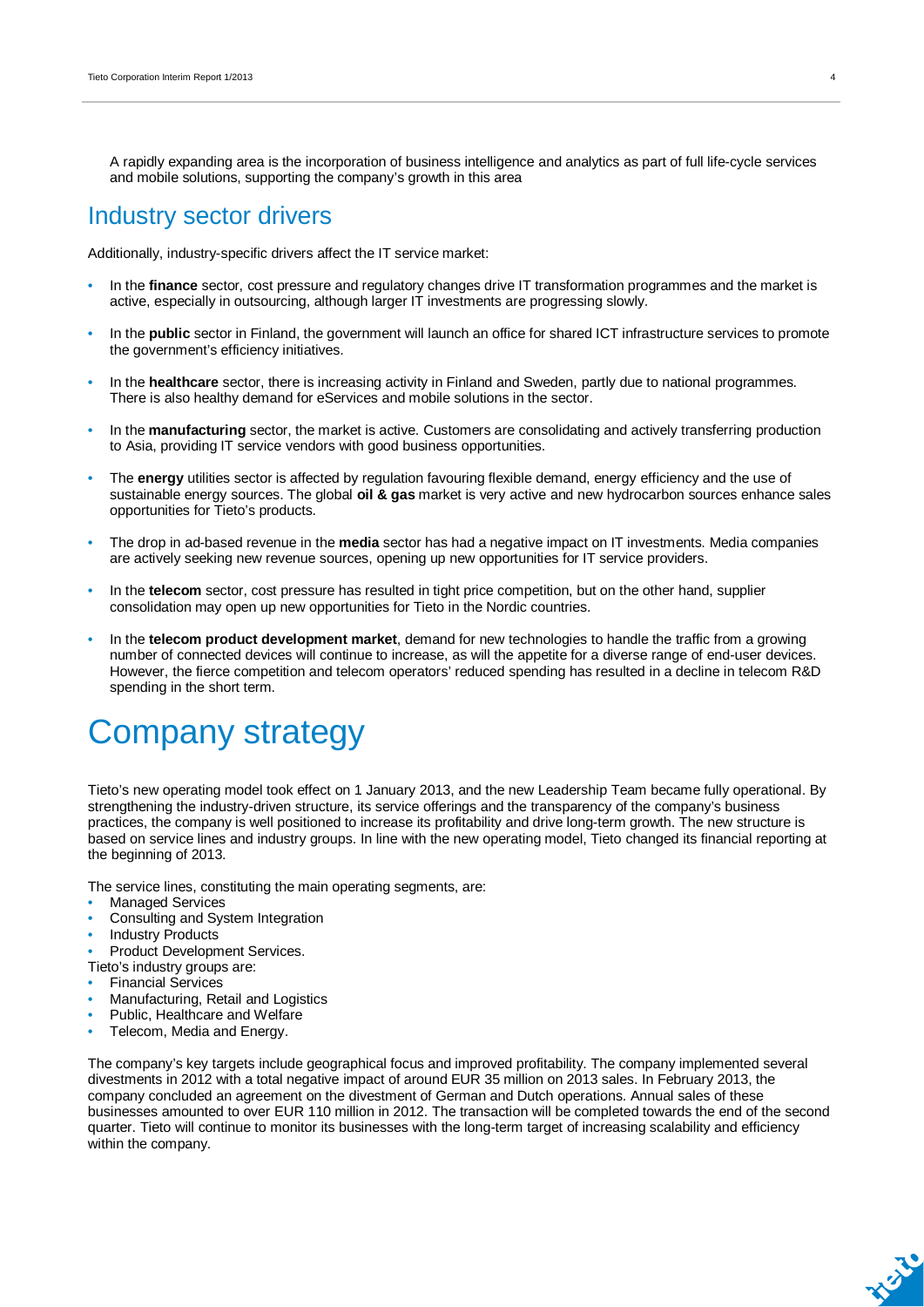The IT market is seeing pockets of growth and Tieto has continued to invest in offerings for areas like enterprise mobility, cloud transformation and big data. The Tieto Cloud Server launch in Finland was followed by a successful launch in Sweden in the first quarter. Tieto has also complemented its existing service offering with Google Apps, a public cloud based productivity suite. The cooperation complements Tieto's existing services in the office productivity and collaboration area to drive mobile ways of working and efficiency. As a full IT services partner, Tieto integrates cloud services into its customers' existing IT systems and business processes. Another development focus has been CSI practices, such as enterprise content management, transformation consulting and intelligent transportation systems.

### Product Development Services

Tieto has revised its strategy for Product Development Services (PDS), previously known as Product Engineering Services (PES). According to the new strategy, PDS will focus on the full product life-cycle of the product development process in communications and embedded technologies. Services will be provided for the following customer sectors globally:

- communications infrastructure companies
- mobile device and consumer electronics companies
- semiconductor companies.

The addressable market in terms of external product development spend is estimated to be EUR 3 to 4 billion. PDS aims to achieve the position of a strategic partner within the existing customer base and beyond. The target is to expand the customer base globally. PDS seeks to improve profitability through repeatable, high-quality service offerings. By combining its deep customer process knowledge with technical expertise, it is able to improve customer productivity with faster time-to-market operations and high quality. Global services are currently provided from the centres in China, the Czech Republic, Denmark, Finland, Germany, India, Philippines, Poland, Sweden and the USA.

### Implementation of the competitive cost structure programme

The programme to create a competitive cost structure continued in the first quarter and the company anticipates that the net impact of the programme on operating profit will amount to some EUR 60 million in 2013. The full net savings of over EUR 60 million are expected to materialize in 2014.

The net impact of the programme on the company's operating profit was around EUR 15 million in the first quarter. Since the launch of the programme in March 2012, Tieto has reduced a total of 1 600 positions, of which around 500 in Finland, around 400 in Sweden, around 180 in Germany and the rest in other countries. Of these redundancies, Product Development Services accounts for around 640. Around 60% of the redundancies are accounted for by job cuts in businesses with a low utilization rate and around 40% by the reduction in overhead costs.

Tieto booked the restructuring costs related to the programme in its 2012 results, including provisions for additional redundancies of close to 200 people implemented during the first quarter of 2013. In 2013, the company continues to drive actions to further improve its competitive cost structure. Restructuring costs are expected to be far lower, around half of the previous year's level.

## Financial performance in January–March

First-quarter net sales were down by 5% and amounted to EUR 444.8 (467.1) million. The divestments had a negative impact of EUR 14 million and organically, net sales declined by 2%. This was driven mainly by the drop in the telecom sector. Outside the telecom sector, net sales saw slight organic growth. Overall, sales development reflects cautiousness in starting new projects and lower prices in contract renewals. In the telecom sector, Product Development Services performed well while IT services saw lower volumes, especially in Sweden. The development in this sector was also reflected as a sales decline in Consulting and System Integration. Sales were also affected by currency fluctuations (EUR 7 million positive) and the number of working days (around EUR 10 million negative).

First-quarter operating profit (EBIT) amounted to EUR 30.1 (42.1) million, representing a margin of 6.8% (9.0). Operating profit includes restructuring costs of EUR 1.9 million. Operating profit excl. one-off items<sup>1)</sup> stood at EUR 32.0 (28.4) million, or 7.2% (6.1) of net sales. Despite salary inflation, personnel costs were down by around EUR 15 million. Improvement in operating profit was curbed by the negative impact of the lower number of working days, as this affected net sales while the impact on the cost base was marginal.

Depreciation and amortization amounted to EUR 21.2 (20.7) million. Net financial expenses stood at EUR 1.5 (2.5) million in the first quarter. Net interest expenses were EUR 1.2 (1.8) million and net gains from foreign exchange transactions EUR 0.0 (negative 0.5) million. Other financial income and expenses amounted to EUR -0.3 (-0.2) million.

First-quarter earnings per share (EPS) totalled EUR 0.30 (0.45). Earnings per share excluding one-off items<sup>1)</sup> amounted to EUR 0.32 (0.25).

 $1)$  Excl. capital gains, impairments and restructuring costs

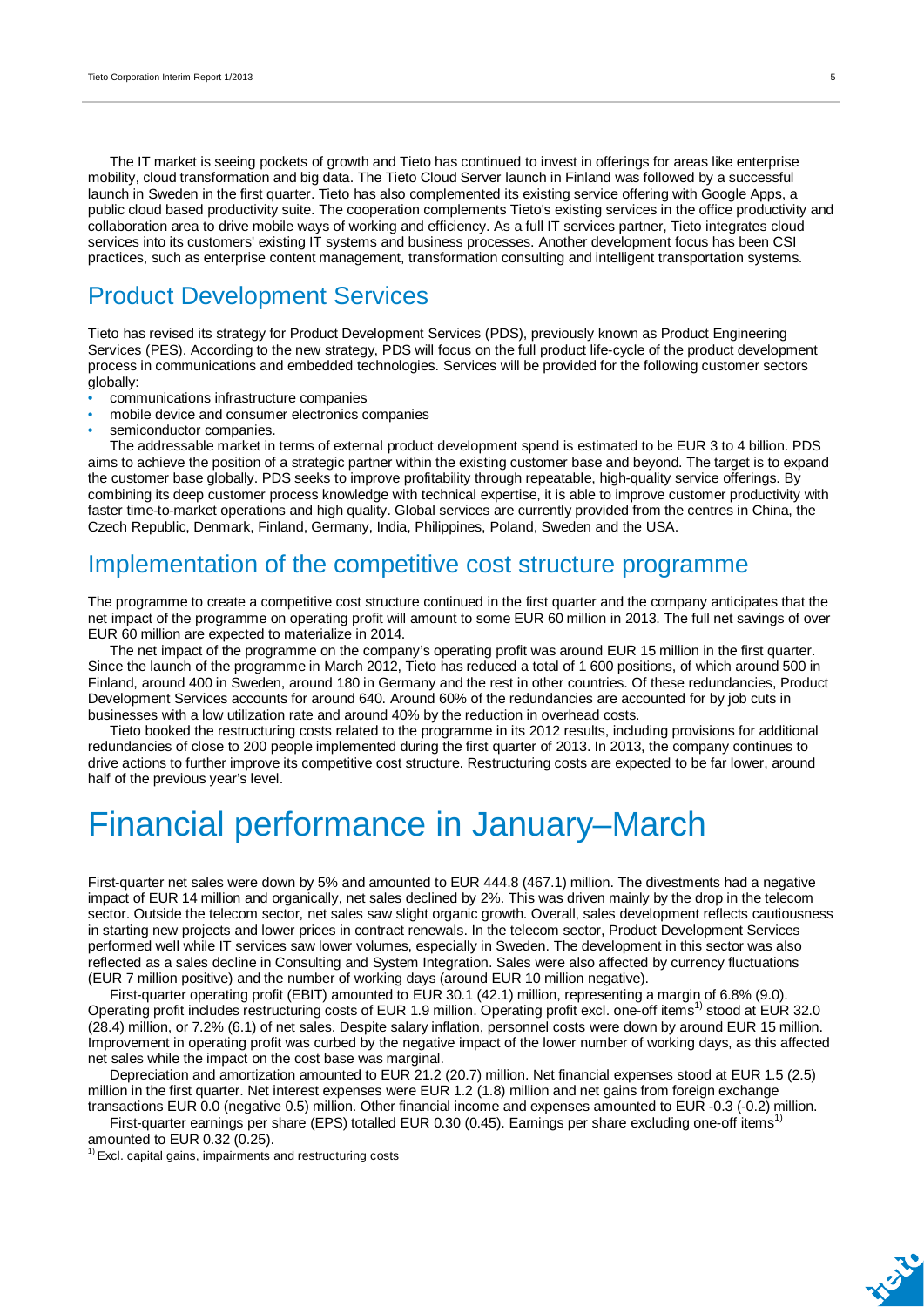### Financial performance by service line

| <b>EUR million</b>                          | Customer<br>sales<br>$1 - 3/2013$ | Customer<br>sales<br>$1 - 3/2012$ | Change, % | Operating<br>profit<br>$1 - 3/2013$ | Operating<br>profit<br>$1 - 3/2012$ |
|---------------------------------------------|-----------------------------------|-----------------------------------|-----------|-------------------------------------|-------------------------------------|
| <b>Managed Services</b>                     | 125                               | 124                               |           | 1.3                                 | $-2.5$                              |
| Consulting and System Integration           | 108                               | 127                               | $-15$     | 3.8                                 | 12.7                                |
| <b>Industry Products</b>                    | 126                               | 130                               | $-3$      | 18.5                                | 32.4                                |
| <b>Product Development Services</b>         | 86                                | 86                                |           | 9.3                                 | 2.5                                 |
| Steering Functions and Global<br>Management |                                   |                                   |           | $-2.7$                              | $-3.0$                              |
| Total                                       | 445                               | 467                               | $-5$      | 30.1                                | 42.1                                |

### Operating margin by service line

| $\frac{0}{0}$                       | Operating<br>margin<br>$1 - 3/2013$ | Operating<br>margin<br>$1 - 3/2012$ | Operating<br>margin excl.<br>one-off items <sup>1)</sup><br>$1 - 3/2013$ | Operating<br>margin excl.<br>one-off items <sup>1)</sup><br>$1 - 3/2012$ |
|-------------------------------------|-------------------------------------|-------------------------------------|--------------------------------------------------------------------------|--------------------------------------------------------------------------|
| <b>Managed Services</b>             | 1.0                                 | $-2.0$                              | 0.7                                                                      | $-1.7$                                                                   |
| Consulting and System Integration   | 3.5                                 | 9.9                                 | 4.7                                                                      | 10.0                                                                     |
| <b>Industry Products</b>            | 14.6                                | 24.9                                | 14.8                                                                     | 13.1                                                                     |
| <b>Product Development Services</b> | 10.8                                | 3.0                                 | 11.6                                                                     | 4.1                                                                      |
| <b>Total</b>                        | 6.8                                 | 9.0                                 | 7.2                                                                      | 6.1                                                                      |

 $<sup>1</sup>$  Excl. capital gains, impairments and restructuring costs</sup>

For a comprehensive set of service line and industry group figures, see the tables section.

In Managed Services, the flow of new deals and renewals is good, but the price levels are lower. The Financial Services and the Public, Healthcare and Welfare industry groups enjoyed the strongest growth. Following the successful launches of the Tieto Cloud Server in Finland and Sweden, the share of cloud services has risen to around 3%. Profitability improvement was attributable mainly to the cost-savings programme. Profitability in the first half is seasonally weaker in Managed Services than in the second half.

In Consulting and System Integration, the divestment of businesses in Italy and Spain had a negative impact of EUR 8 million. Additionally, the sales decline was attributable mainly to the drop in the telecom sector and reduced number of working days. The cost savings programme contributed to profitability and utilization rates continued to improve. However, that was not sufficient to offset the negative impact of the revenue decline. Actions to improve profitability are ongoing. Demand in enterprise mobility and business intelligence remained good and volumes are clearly growing.

In Industry Products, sales adjusted for the divestment of the financial services business in the UK were at the previous year's level. Sales to the financial services, healthcare and oil & gas sectors were growing while other sectors experienced lengthier sales and project start-up cycles. Tieto's Cards suite is seeing healthy growth in Russia and Latvia. Good development in maintenance and licence sales contributed to profitability improvement. Sales of Tieto's joint ventures remained at the previous year's level.

In Product Development Services (PDS), sales remained at the previous year's level. The networks area enjoyed healthy demand whereas sales to one key customer in the mobile devices area are at a clearly lower level than in the previous year. However, sales development of PDS continues to be volatile. PDS has adjusted its operations throughout 2012 and, as a result, utilization rate and profitability clearly improved.

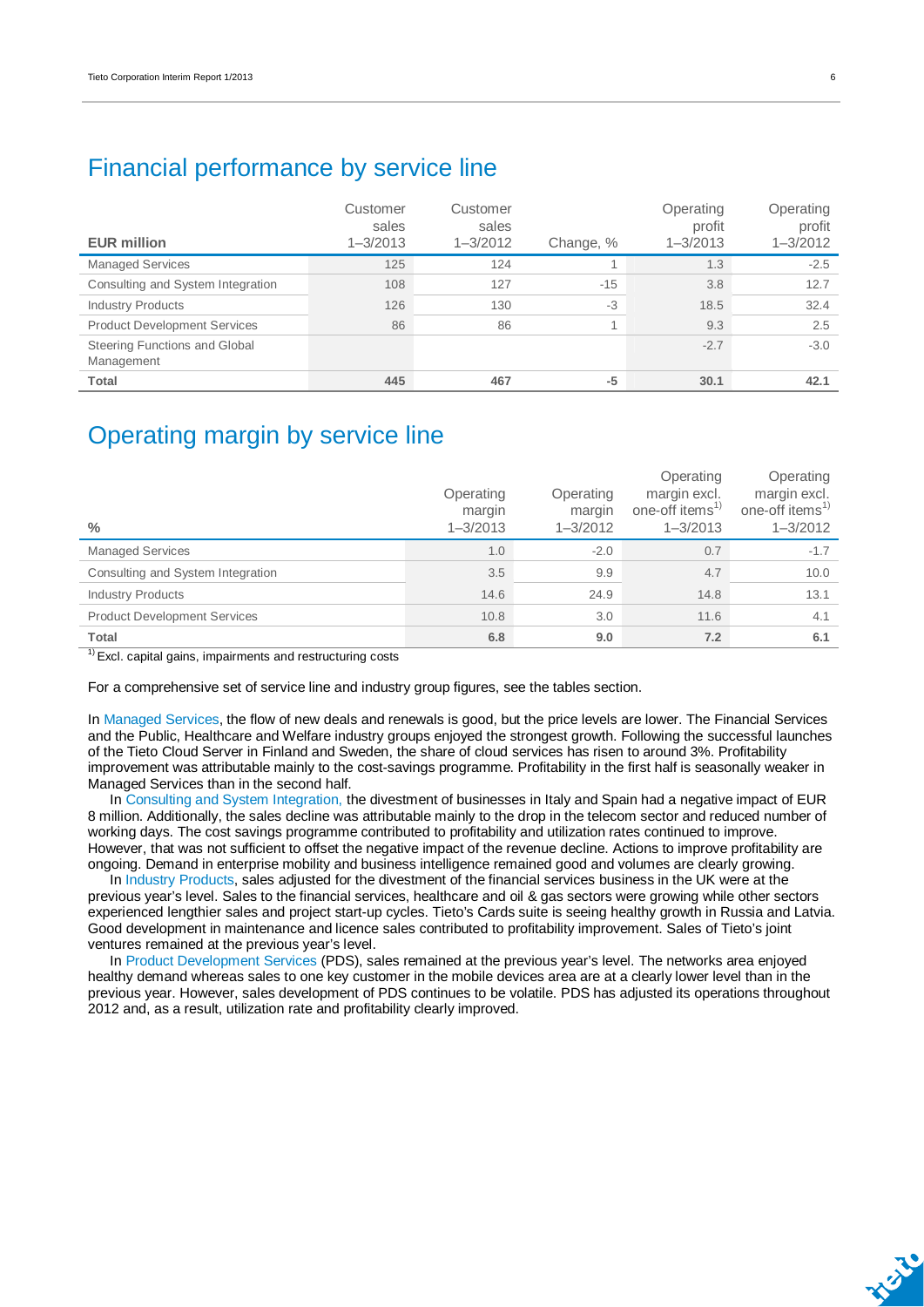### Customer sales by industry group

| EUR million                         | Customer sales<br>$1 - 3/2013$ | Customer sales<br>1-3/2012 | Change, % |
|-------------------------------------|--------------------------------|----------------------------|-----------|
| <b>Financial Services</b>           | 94                             | 94                         |           |
| Manufacturing, Retail and Logistics | 76                             | 82                         |           |
| Public, Healthcare and Welfare      | 114                            | 112                        |           |
| Telecom, Media and Energy           | 74                             | 93                         | $-20$     |
| <b>Product Development Services</b> | 86                             | 86                         |           |
| Total                               | 445                            | 467                        | -5        |

Financial Services' sales, adjusted for the divestment in the UK, were up by 6%. Managed Services saw growth, with strong development in both Finland and Sweden. Industry Products experienced healthy growth in Finland and, especially in the cards business, in Russia, the Baltic countries and Eastern Europe. Despite strong cost pressure, the banking and finance sector continues to offer good opportunities in outsourcing and "as a Service" deliveries.

In Manufacturing, Retail and Logistics, customers have initiated cost-savings programmes, affecting both the flow of new deals and price pressure in contract renewals. This is particularly evident in the forest and retail segments, whereas sales to the manufacturing sector are still growing.

In Public, Healthcare and Welfare, healthcare product sales experienced healthy growth and the sales pipeline for the sector has remained at a good level. Sales to the public sector were slightly up and there is a lot of interest in outsourcing and cloud services in both Finland and Sweden.

Telecom, Media and Energy was affected by the divestment of businesses in Italy and Spain and the drop in the telecom and energy utilities sector. The telecom segment was affected by lower volumes in the European telecom operator business. The sales drop in the energy sector is attributable mainly to the cost-cutting programmes of energy utilities companies. Tieto's product for hydrocarbon accounting, developed for oil and gas companies, continued to experience healthy growth.

## Cash flow, financing and investments

First-quarter net cash flow from operations, including the increase of EUR 1.1 (decrease 16.8) million in net working capital, amounted to EUR 41.2 million (68.8). The comparison figure includes a tax refund of EUR 15.9 million. Additionally, accounts receivable was at a high level as the due date at the turn of the quarter transferred a substantial amount of cash flow to the first week of April.

Tax payments were EUR 4.7 million (positive 6.4 due to a refund in Finland).

There were neither acquisitions (EUR 0.3 million in 2012) nor divestments (EUR 17.7 million) in the first quarter. First-quarter investments totalled EUR 17.3 (14.4) million, of which paid EUR 13.3 million (14.2).

The equity ratio was 42.8% (42.4). Gearing decreased to 1.4% (2.2). Net debt totalled EUR 6.9 (11.7) million, including EUR 111.2 million in interest-bearing debt, EUR 6.8 million in finance lease liabilities, EUR 7.8 million in finance lease receivables, EUR 3.0 million in other interest-bearing receivables and EUR 100.3 million in cash and cash equivalents.

Interest-bearing long-term loans amounted to EUR 0.4 million. The majority of the short-term, interest-bearing debt consisted of a EUR 100 million bond, maturing in December 2013. Other short-term, interest-bearing loans of EUR 10.7 million were mainly related to an agreement for mainframes and software.

The syndicated revolving credit facility of EUR 100 million maturing in May 2016 was not in use and there were no commercial papers issued under the EUR 250 million commercial paper programme at the end of March. Tieto had committed, unused guarantee facilities for EUR 100 million that can be used for pension reborrowing purposes (TyEL). The commitment lasts until the end of 2013 and allows Tieto to withdraw pension loans with a maturity of up to two years.

## Order backlog

First-quarter order intake was EUR 368 (468) million and book-to-bill stood at 0.8 (1.0). Order intake in the first quarter fell slightly short of expectations. Customers' decision-making cycles have become longer, resulting in fewer large new projects.

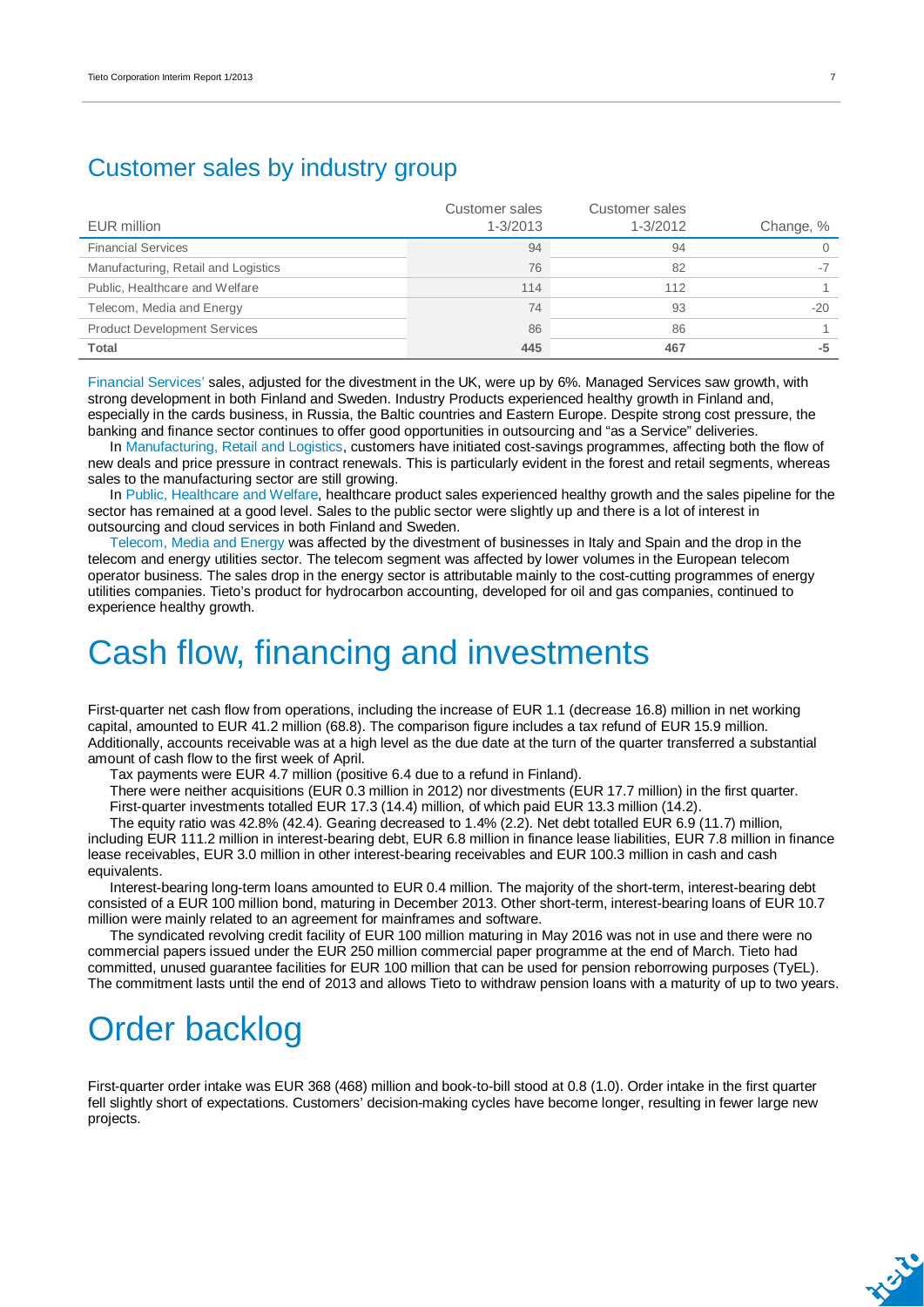The order backlog only comprises services ordered with binding contracts. At the end of the period, the backlog amounted to EUR 1 627 (1 719) million. The divestments had a negative impact of around EUR 27 million on the order backlog. In total, 50% of the backlog is expected to be invoiced during 2013.

### Business transactions in January–March

On 6 February, Tieto agreed on a divestment of the majority of its operations in Germany and the Netherlands. Closing is expected to take place during the second quarter of 2013. Net sales of the divested businesses amounted to over EUR 110 million in 2012. The German businesses were loss-making in 2012. The divested business operations, including around 900 employees in total, will be transferred to the new owner at the time of closing.

## Major agreements in January–March

### Financial Services

Automatia Pankkiautomaatit Oy has renewed its service agreement with Tieto for the next five years. The agreement covers ICT infrastructure services, including production, development and test environments as well as customer support services.

Tieto and Smolensky Bank (Russia) signed a deal to develop the bank's payment card business by implementing a full in-house solution based on Tieto's Card Suite products.

Tieto is intensifying its cooperation with FOREX Bank, entering a five-year agreement on supplying its basic application for banking services to the bank's Finnish operation.

### Manufacturing, Retail and Logistics

Swedish pharmaceutical company Apoteket AB extended its contract with Tieto for operation, application management and workstation solutions. The three-year contract has an option of a further two years. The order value amounts to approximately EUR 43 million during the three years.

Tieto and Kesko signed a four-year continuation agreement on the supply of IT services. Tieto will continue as the supplier of Kesko Group's infrastructure services, such as capacity, workstation and integration services. In addition, Tieto and Kesko have agreed to expand their cooperation on SAP services, including the development of Kesko Group's SAP services and the maintenance of the main system supporting Anttila's business operations.

### Telecom, Media and Energy

In March, Tieto renewed its agreement with TeliaSonera for mainframe production and application operations. The contract is valid until autumn 2016. The order value during the period amounts to approximately EUR 25 million.

### Personnel

The number of full-time employees amounted to 16 354 (18 121) at the end of March. At the end of March, the number of full-time employees in the global delivery centres totalled 6 826 (7 377), or 41.7% (40.7) of personnel. In Product Development Services, the offshore rate was 58%. In IT services, the offshore rate continued to rise and stood at 36% at the end of March.

Year-on-year, the number of full-time employees decreased by a net amount of close to 1 800. In addition to 1 600 job cuts, divestments decreased the number of employees by around 600. On the other hand, new outsourcing deals added more than 300 employees and Tieto's net recruitments included some 100 new competences.

The 12-month rolling employee turnover stood at 9.9% (12.0) at the end of March. The average number of full-time employees was 16 426 (18 139) in the first quarter.

Salary inflation is expected to be around 3% on average. In offshore countries, salary inflation is clearly above the average. Markets like India may see double-digit salary hikes.

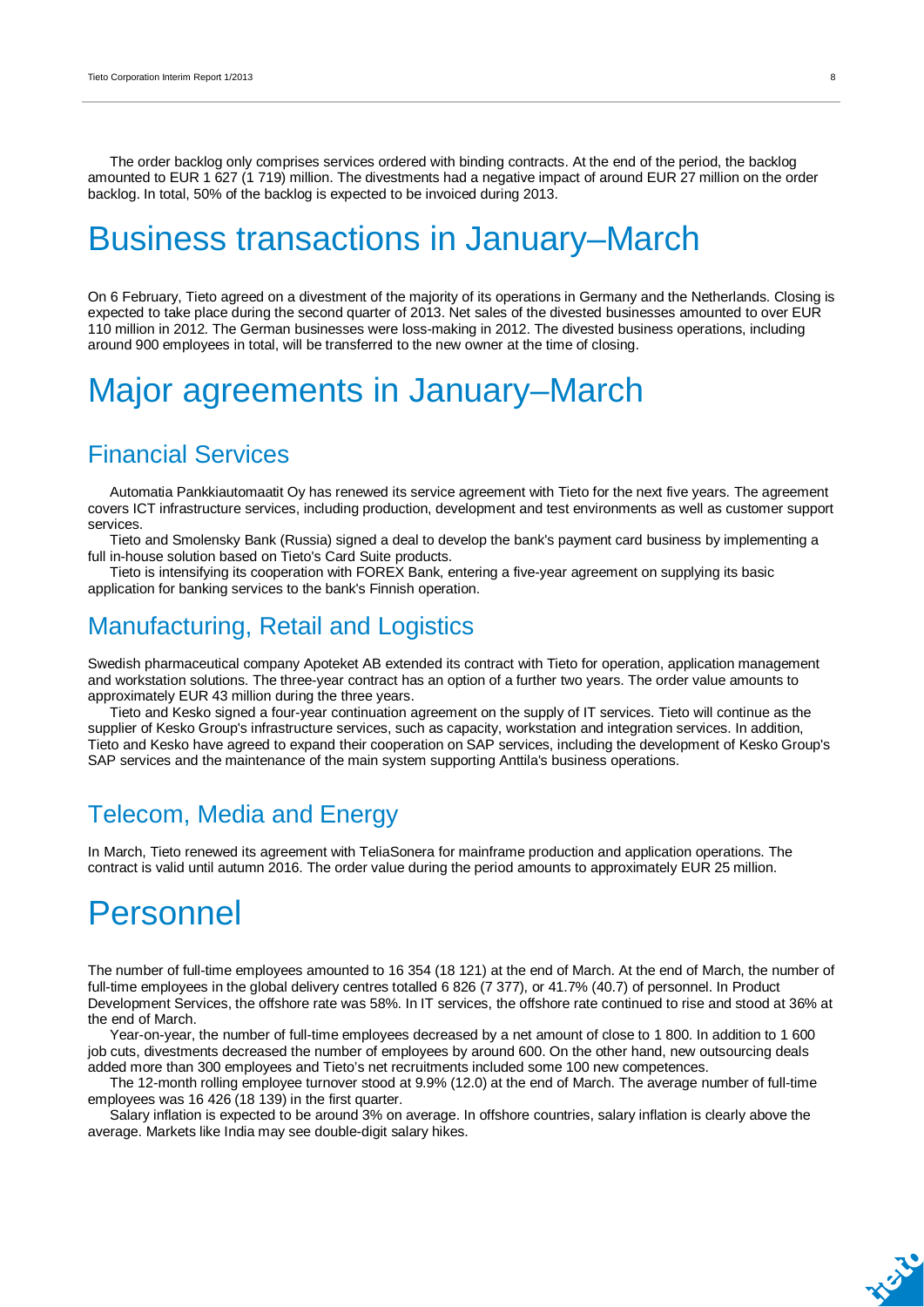## Annual General Meeting

The Annual General Meeting approved the financial statements for 2012, decided to distribute a dividend of EUR 0.83 per share and discharged the company's officers from liability for the financial year 2012.

The meeting decided that the Board of Directors shall consist of eight members and re-elected the Board's current members Kurt Jofs, Eva Lindqvist, Sari Pajari, Risto Perttunen, Markku Pohjola, Teuvo Salminen, Ilkka Sihvo and Jonas Synnergren.

The meeting re-elected the firm of authorized public accountants PricewaterhouseCoopers Oy as the company's auditor for the financial year 2013.

The Board of Directors was authorized to decide on the repurchase of the company's own shares. However, the amount of own shares to be repurchased shall not exceed 7 200 000 shares, which currently corresponds to approximately 10% of all the shares in the company. The Board of Directors was also authorized to decide on the issuance of shares as well as on the issuance of option rights and other special rights entitling to shares referred to in Chapter 10, Section 1 of the Companies Act. The amount of shares to be issued based on the authorization shall not exceed 7 200 000 shares, which currently corresponds to approximately 10% of all the shares in the company. However, out of the above maximum amount of shares to be issued no more than 700 000 shares, currently corresponding to less than 1% of all of the shares in the company, may be issued as part of the company's share-based incentive programmes.

### Shares and share-based incentives

Tieto's share price rose by 7% during January–March.

Following the subscriptions made with stock options during December, the number of Tieto shares increased to 72 492 559 and the share capital rose to EUR 76 064 020.00. The shares subscribed were registered in the Trade Register on 18 January 2013.

At the end of March, the number of shares in the company's or its subsidiaries' possession totalled 553 700, representing 0.8% of the total number of shares and voting rights. The number of outstanding shares, excluding the treasury shares, was 71 938 859. There have not been any changes in the number of shares in the company's possession during 2013.

On 25 March, the Board of Directors decided on a directed share issue related to the reward payment for the performance period 2012 of Tieto's Long-Term Incentive Programme 2012–2014. In the share issue, 13 398 Tieto shares held by the company will be conveyed without consideration to the Leadership Team members participating in the Long-Term Incentive Programme. According to the terms and conditions of the programme, shares will be delivered to key employees participating in the programme in spring 2014.

## Events after the period

In April, Tieto announced an agreement with Google. The company is expanding its service offering with Google Apps, a public cloud-based productivity suite. Tieto's productivity and collaboration offering portfolio now includes a comprehensive set of cloud services delivered in either private, public or hybrid clouds.

### Near-term risks and uncertainties

The slowdown of European economies might lead to a downturn in the IT services market as well. Although the share of the company's net sales accounted for by certain large customers has decreased somewhat during 2012, the company's net sales development is still relatively sensitive to changes in the demand from these customers.

In the telecom sector, demand is relatively weak due to budget cuts made by some of Tieto's key customers. The challenging business environment in this area might have a negative impact on the company going forward. However, the company has a proven track record of being agile in adjusting its operations when necessary.

The ongoing organizational changes and restructuring within the company might create uncertainty among the company's personnel and pose risks related to the company's performance.

Price pressure might lead to weak profitability for IT service companies. Additionally, as is typical of the industry, the large size of individual deals may have a strong effect on growth. Negative development of prices and volumes might result in the need for further redundancies.

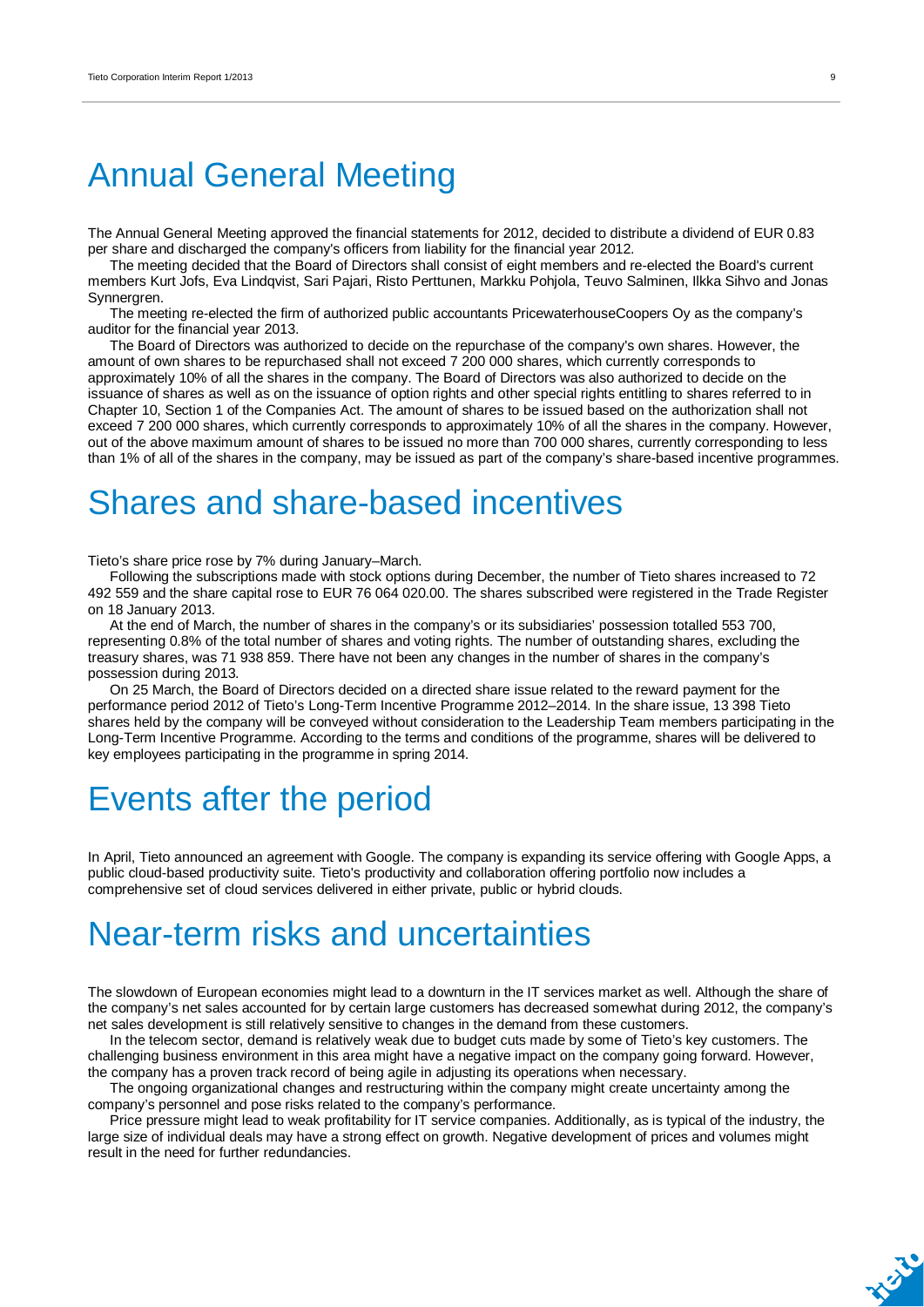Typical risks faced by the IT service industry involve the quality of deliveries and related project overruns. Transitions to offshore delivery centres as well as the ongoing organizational change pose risks of project losses and penalties.

## Full-year outlook for 2013

Tieto expects its organic net sales to develop in line with the growth in the market for IT services, with the exception of the weaker outlook in the telecom sector.

Tieto expects its profitability to continue to improve and full-year operating profit (EBIT) excluding one-off items to increase from the previous year's level (EUR 138.8 million in 2012).

The figures in this report are unaudited.

## Financial calendar 2013

19 July Interim report 2/2013 (8.00 am EET) 23 October Interim report 3/2013 (8.00 am EET)

### Accounting policies in 2013

The interim report has been prepared in accordance with International Accounting Standard (IAS) 34, Interim Financial Reporting, as adopted by the EU. The accounting policies adopted are consistent with those used in the annual financial statements for the year ended on 31 December 2012. The accounting policies, standards, interpretations and amendments taken into use in 2013 are described in the annual financial statements.

The IAS 19 (Amendment), 'Employee benefits' eliminates the corridor approach and calculates finance costs on a net funding basis. All actuarial profits and losses must be accounted for immediately in other comprehensive income. The balance sheet for 2012 is restated correspondingly by increasing, at the end of December 2012, the net pension liability by EUR 39 million, increasing the net deferred tax asset by EUR 7 million and decreasing the equity by EUR 32 million. The restated operating profit (EBIT) increased in Steering Functions and Global Management by EUR 1.7 million as the interest part of the pension costs for defined benefit plans is regrouped to financial items. The restatement does not impact the net profit.

Other IFRS changes do not currently have any material impact on the Group's financial statements.

The new operating model taken into use in 2013 is steered based on project performance and direct costs are linked to deliveries in services lines, which constitute the main operating segments. In the follow-up of the customer projects, the project is considered as loss-making when the total direct costs exceed the total expected revenue and a provision corresponding to the uncovered direct costs is immediately recognized. In previous years the provision has been calculated at a full cost rate. The impact of the changes is not considered to be material.

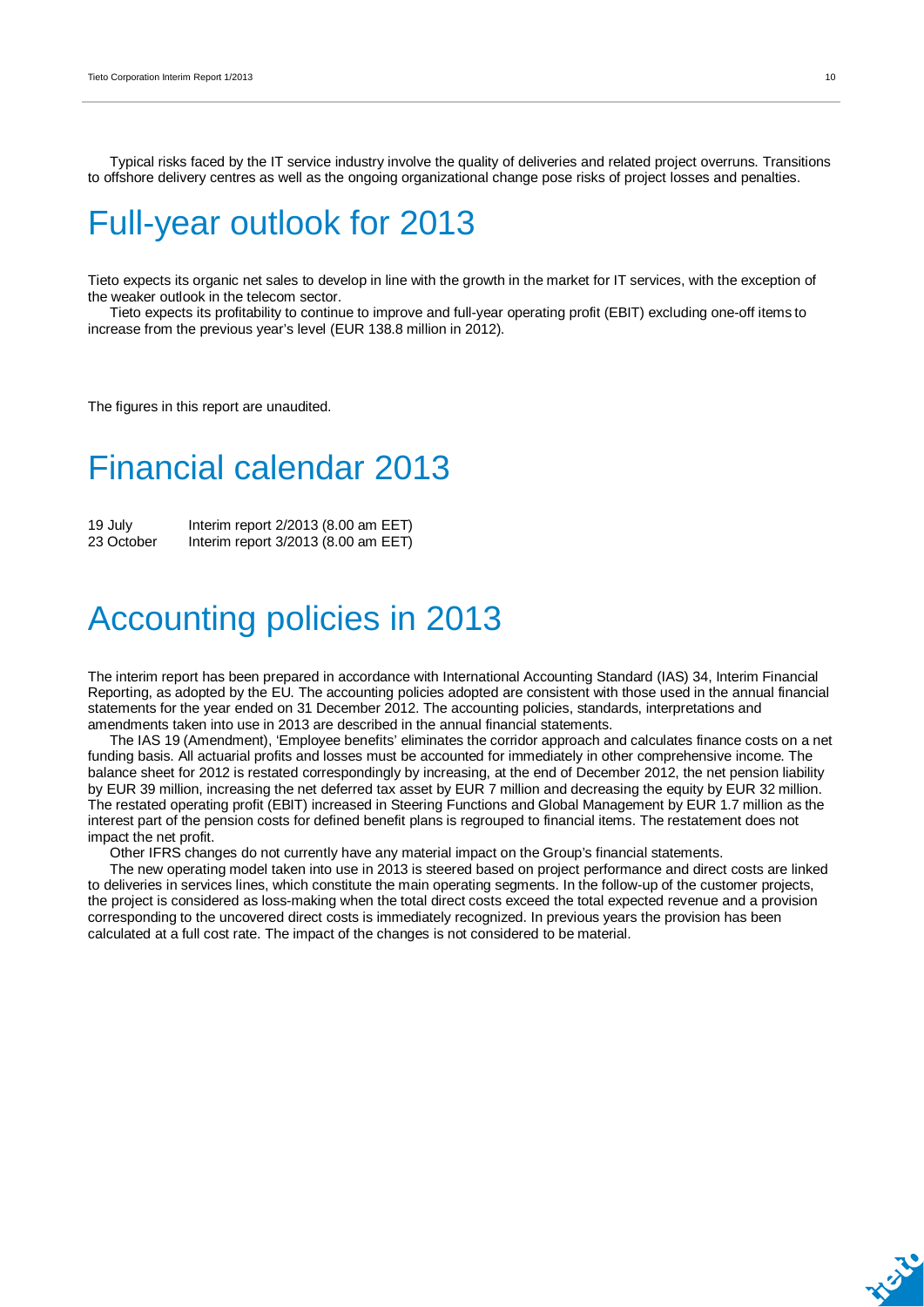### Key figures

|                                                 | 2013<br>$1 - 3$ | 2012<br>$1 - 3$ | 2012<br>$1 - 12$ |
|-------------------------------------------------|-----------------|-----------------|------------------|
|                                                 |                 |                 |                  |
| Earnings per share, EUR                         |                 |                 |                  |
| - basic                                         | 0.30            | 0.45            | 0.41             |
| - diluted                                       | 0.30            | 0.45            | 0.41             |
| Equity per share, EUR                           | 6.79            | 7.27            | 7.30             |
|                                                 |                 |                 |                  |
| Return on equity, 12-month rolling, %           | 3.7             | 15.4            | 5.5              |
| Return on capital employed, 12-month rolling, % | 11.7            | 21.7            | 13.2             |
| Equity ratio, %                                 | 42.8            | 42.4            | 46.9             |
| Interest-bearing net debt, EUR million          | 6.9             | 11.7            | 23.9             |
| Gearing, %                                      | 1.4             | 2.2             | 4.5              |
| Investments, EUR million                        | 17.3            | 14.4            | 62.9             |

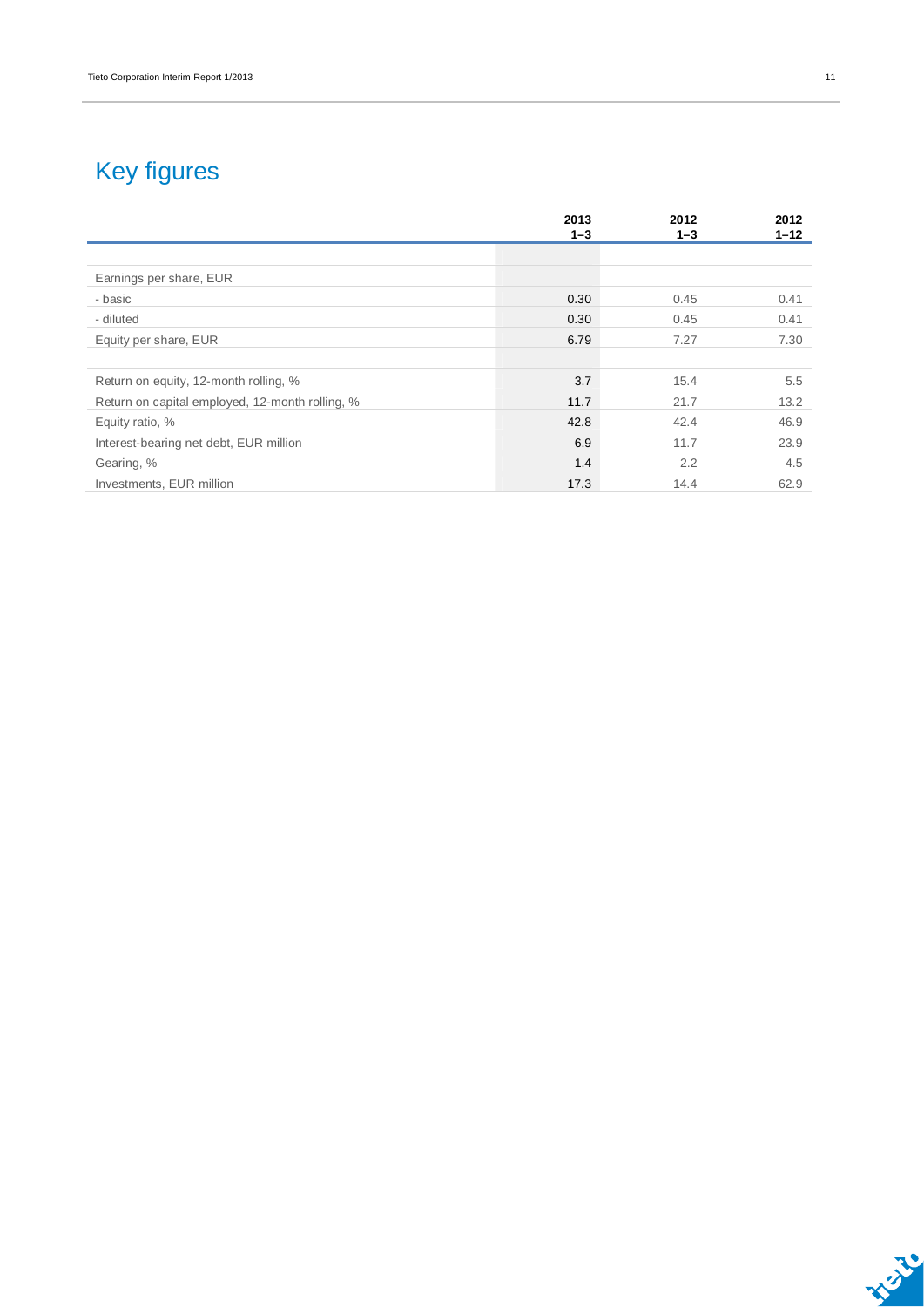### Number of shares

|                                        | 2013<br>$1 - 3$ | 2012<br>$1 - 3$ | 2012<br>$1 - 12$ |
|----------------------------------------|-----------------|-----------------|------------------|
|                                        |                 |                 |                  |
| Outstanding shares, end of period      |                 |                 |                  |
| <b>Basic</b>                           | 71 938 859      | 71 469 473      | 71 823 513       |
| <b>Diluted</b>                         | 72 542 945      | 71 873 088      | 72 532 449       |
|                                        |                 |                 |                  |
| <b>Outstanding shares, average</b>     |                 |                 |                  |
| <b>Basic</b>                           | 71 917 071      | 71 469 473      | 71 659 278       |
| <b>Diluted</b>                         | 72 562 559      | 71 873 088      | 72 009 960       |
|                                        |                 |                 |                  |
| Company's possession of its own shares |                 |                 |                  |
| End of period                          | 553 700         | 553 700         | 553700           |
| Average                                | 553 700         | 553 700         | 553700           |

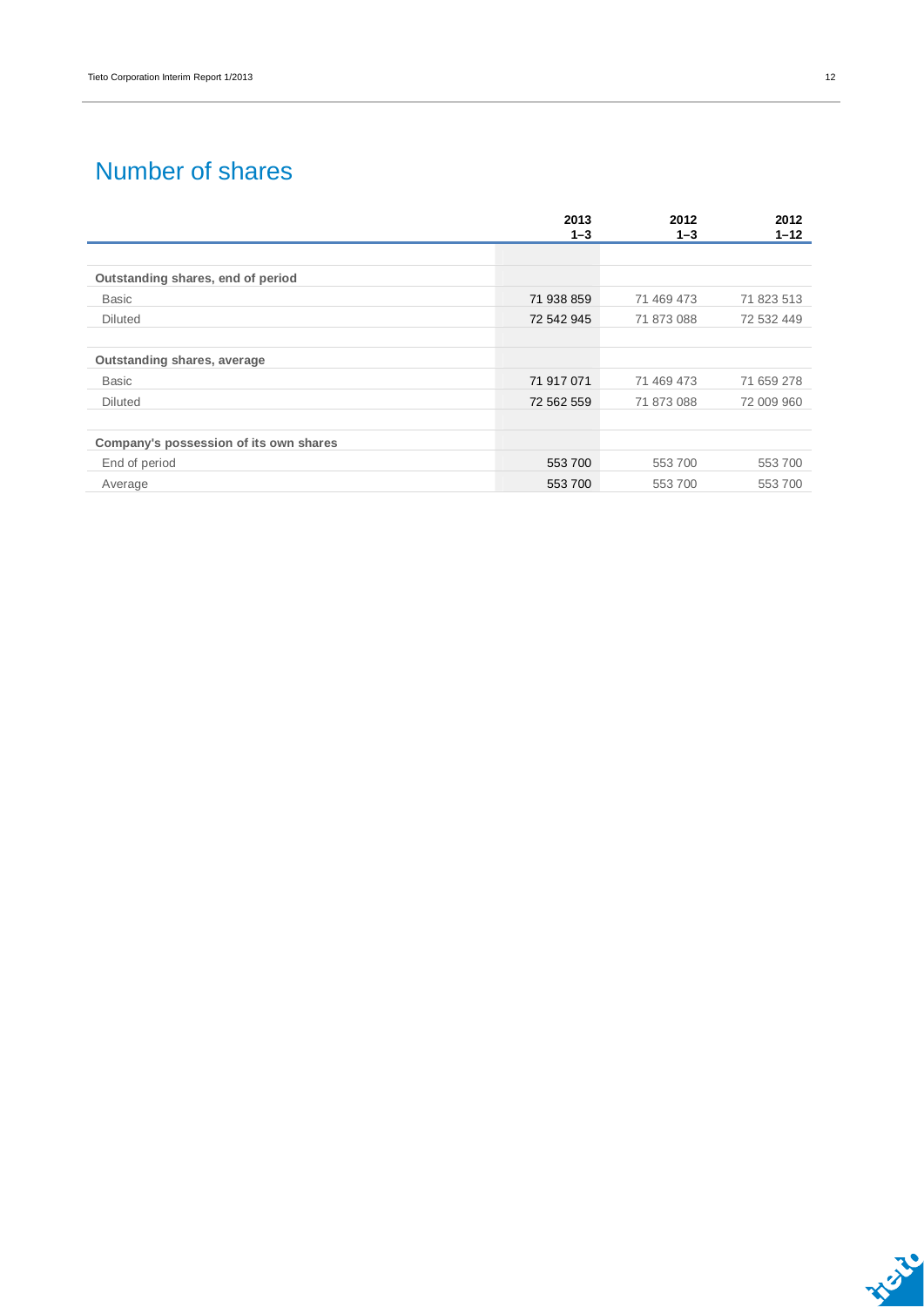### Income statement, EUR million

|                                                                                   | 2013<br>$1 - 3$ | 2012<br>$1 - 3$ | Change<br>%              | 2012<br>$1 - 12$ |
|-----------------------------------------------------------------------------------|-----------------|-----------------|--------------------------|------------------|
|                                                                                   |                 |                 |                          |                  |
| Net sales                                                                         | 444.8           | 467.1           | -5                       | 1825.3           |
| Other operating income                                                            | 2.5             | 17.0            | $-85$                    | 27.2             |
| Employee benefit expenses                                                         | 259.2           | 274.3           | -6                       | 1 089.0          |
| Depreciation, amortization and impairment charges                                 | 21.2            | 21.2            | $\mathbf{O}$             | 119.1            |
| Other operating expenses                                                          | 136.8           | 146.5           | $-7$                     | 581.4            |
| Operating profit (EBIT)                                                           | 30.1            | 42.1            | $-29$                    | 63.0             |
| Interest and other financial income                                               | 1.3             | 2.8             | $-54$                    | 9.6              |
| Interest and other financial expenses                                             | $-2.8$          | $-4.8$          | $-42$                    | $-16.4$          |
| Net exchange losses/gains                                                         | 0.0             | $-0.5$          | $-100$                   | 0.5              |
| Profit before taxes                                                               | 28.6            | 39.6            | $-28$                    | 56.7             |
| Income taxes                                                                      | $-7.2$          | $-7.6$          | -5                       | $-27.3$          |
| Net profit for the period                                                         | 21.4            | 32.0            | $-33$                    | 29.4             |
|                                                                                   |                 |                 |                          |                  |
| Net profit for the period attributable to                                         |                 |                 |                          |                  |
| Shareholders of the Parent company                                                | 21.4            | 32.0            | $-33$                    | 29.4             |
| Non-controlling interest                                                          | 0.0             | 0.0             |                          | 0.0              |
|                                                                                   | 21.4            | 32.0            | $-33$                    | 29.4             |
|                                                                                   |                 |                 |                          |                  |
| Earnings per share attributable to the shareholders of the Parent<br>company, EUR |                 |                 |                          |                  |
| <b>Basic</b>                                                                      | 0.30            | 0.45            | $-33$                    | 0.41             |
| <b>Diluted</b>                                                                    | 0.30            | 0.45            | $-33$                    | 0.41             |
|                                                                                   |                 |                 |                          |                  |
| Statement of comprehensive income, EUR million                                    |                 |                 |                          |                  |
| Net profit for the period                                                         | 21.4            | 32.0            | $-33$                    | 29.4             |
| Actuarial loss on post employment benefit obligations (net of tax)                | 0.0             | $-12.5$         | $-100$                   | $-13.9$          |
| Translation difference from net investment<br>in subsidiaries (net of tax)        |                 | 1.3             | $\overline{\phantom{a}}$ | 6.9              |
| <b>Translation differences</b>                                                    | 2.4             | 2.2             | 9                        | 0.6              |
| Cash flow hedges                                                                  | $-0.7$          | 1.6             | $-144$                   | 1.9              |
| <b>Total comprehensive income</b>                                                 | 23.1            | 24.6            | $-6$                     | 24.9             |
|                                                                                   |                 |                 |                          |                  |
| Total comprehensive income attributable to                                        |                 |                 |                          |                  |
| Shareholders of the Parent company                                                | 23.1            | 24.6            | -6                       | 24.9             |
| Non-controlling interest                                                          | 0.0             | 0.0             |                          | 0.0              |
|                                                                                   | 23.1            | 24.6            | $-6$                     | 24.9             |

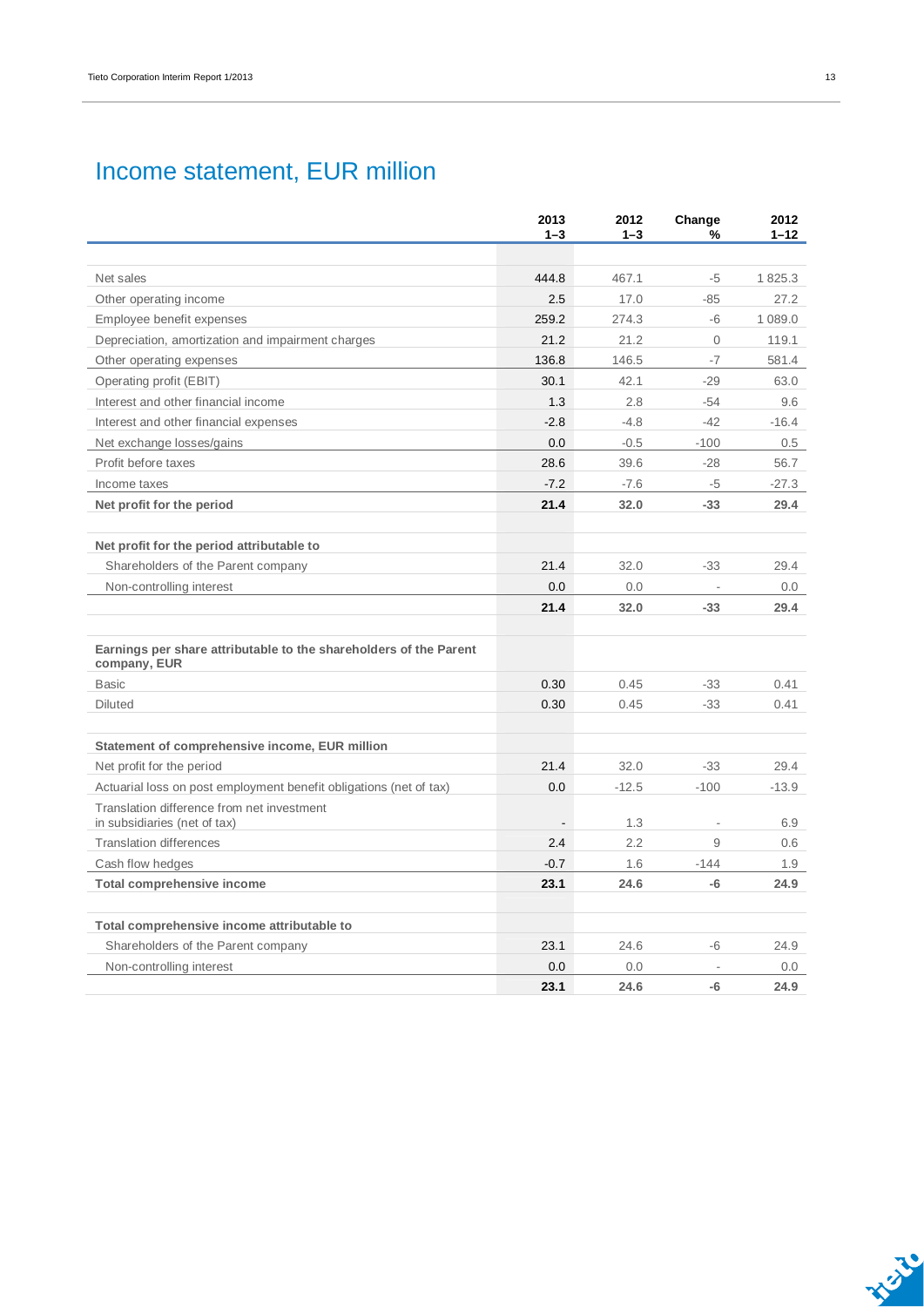### Balance sheet, EUR million

|                                                           | 2013<br>31 Mar | 2012<br>31 Mar | Change<br>%              | 2012<br>31 Dec |
|-----------------------------------------------------------|----------------|----------------|--------------------------|----------------|
|                                                           |                |                |                          |                |
| Goodwill                                                  | 394.2          | 415.3          | $-5$                     | 391.6          |
| Other intangible assets                                   | 51.4           | 72.4           | $-29$                    | 55.5           |
| Property, plant and equipment                             | 100.8          | 101.8          | $-1$                     | 99.3           |
| Deferred tax assets                                       | 29.9           | 50.1           | $-40$                    | 30.4           |
| Finance lease receivables                                 | 4.6            | 3.2            | 44                       | 5.5            |
| Other interest-bearing receivables                        | 1.8            |                |                          | 0.9            |
| Available-for-sale financial assets                       | 0.7            | 0.7            | $\overline{0}$           | 0.8            |
| Total non-current assets                                  | 583.4          | 643.5          | -9                       | 584.0          |
| Trade and other receivables                               | 476.5          | 470.3          | $\mathbf{1}$             | 456.2          |
| Finance lease receivables                                 | 3.2            | 1.6            | 100                      | 2.8            |
| Other interest-bearing receivables                        | 1.2            |                | $\overline{\phantom{a}}$ | 1.1            |
| Current income tax receivables                            | 5.2            | 8.3            | $-37$                    | 4.0            |
| Cash and cash equivalents                                 | 100.3          | 162.9          | $-38$                    | 86.7           |
| Total current assets                                      | 586.4          | 643.1          | -9                       | 550.8          |
| Assets classified as held for sale                        | 54.8           | 25.6           | $\overline{\phantom{a}}$ | 44.8           |
| <b>Total assets</b>                                       | 1 2 2 4 . 6    | 1 3 1 2 . 2    | $-7$                     | 1 179.6        |
|                                                           |                |                |                          |                |
| Share capital, share issue<br>premiums and other reserves | 119.3          | 115.4          | 3                        | 117.3          |
| Share issue based on stock options                        |                |                |                          | 1.2            |
| Retained earnings                                         | 369.2          | 403.7          | -9                       | 405.8          |
| Parent shareholders' equity                               | 488.5          | 519.1          | -6                       | 524.3          |
| Non-controlling interest                                  | 0.2            | 0.2            | $\mathbf{0}$             | 0.2            |
| <b>Total equity</b>                                       | 488.7          | 519.3          | -6                       | 524.5          |
|                                                           |                |                |                          |                |
| Loans                                                     | 3.7            | 114.3          | $-97$                    | 4.0            |
| Deferred tax liabilities                                  | 25.5           | 36.2           | $-30$                    | 25.3           |
| Provisions                                                | 6.0            | 7.0            | $-14$                    | 6.0            |
| Pension obligations                                       | 26.0           | 51.8           | $-50$                    | 28.0           |
| Other non-current liabilities                             | 4.0            | 4.7            | $-15$                    | 4.1            |
| <b>Total non-current liabilities</b>                      | 65.2           | 214.0          | $-70$                    | 67.4           |
| Trade and other payables                                  | 471.5          | 466.5          | 1                        | 377.5          |
| Current income tax liabilities                            | 7.2            | 11.2           | $-36$                    | 5.1            |
| Provisions                                                | 26.7           | 19.6           | 36                       | 32.8           |
| Loans                                                     | 114.3          | 65.1           | 76                       | 116.8          |
| <b>Total current liabilities</b>                          | 619.7          | 562.4          | 10                       | 532.2          |
| Liabilities classified as held for sale                   | 51.0           | 16.5           | $\overline{\phantom{a}}$ | 55.5           |
| <b>Total equity and liabilities</b>                       | 1 2 2 4 . 6    | 1 3 1 2 . 2    | $-7$                     | 1 179.6        |

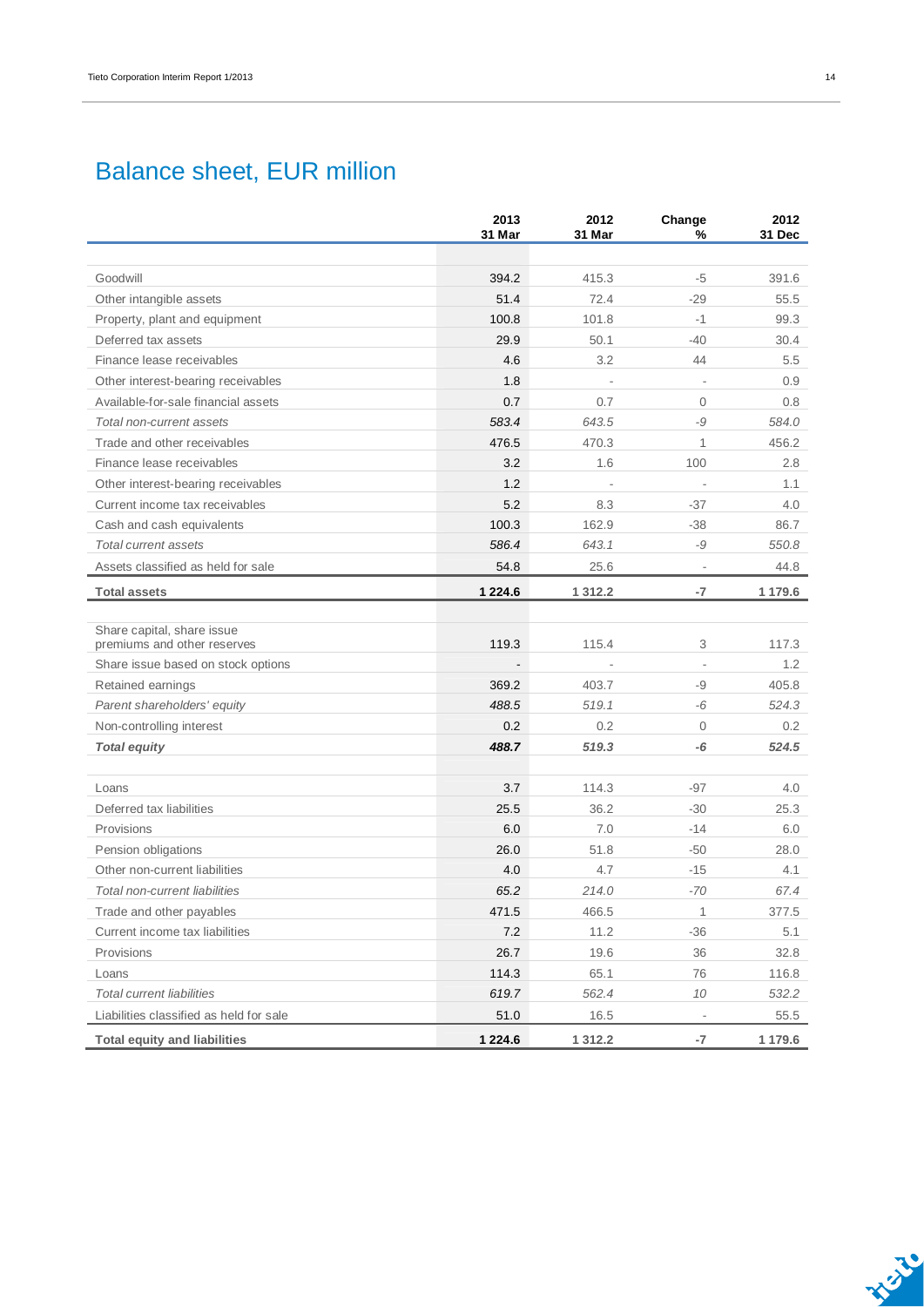|                                                                       | 2013<br>31 Mar | 2012<br>31 Mar | Change<br>%    | 2012<br>31 Dec |
|-----------------------------------------------------------------------|----------------|----------------|----------------|----------------|
|                                                                       |                |                |                |                |
| Accounts receivable                                                   | 345.5          | 335.4          | 3              | 340.6          |
| Other working capital receivables                                     | 118.3          | 119.7          | $-1$           | 103.5          |
| Working capital receivables included in assets                        | 463.8          | 455.1          | $\overline{2}$ | 444.1          |
|                                                                       |                |                |                |                |
| Accounts payable                                                      | 79.7           | 81.5           | $-2$           | 86.6           |
| Personnel related accruals                                            | 174.9          | 159.7          | 10             | 157.3          |
| Other working capital liabilities                                     | 189.3          | 197.0          | $-4$           | 173.5          |
| Working capital liabilities included in current<br><b>liabilities</b> | 443.9          | 438.2          | 1              | 417.4          |
| Net working capital in the balance sheet                              | 19.9           | 16.9           | 18             | 26.7           |

### Net working capital in the balance sheet, EUR million

Working capital receivables EUR 38.1 million (36.5) and working capital liabilities EUR 28.6 million (32.9) are classified as held for sale end March 2013 (December 2012).

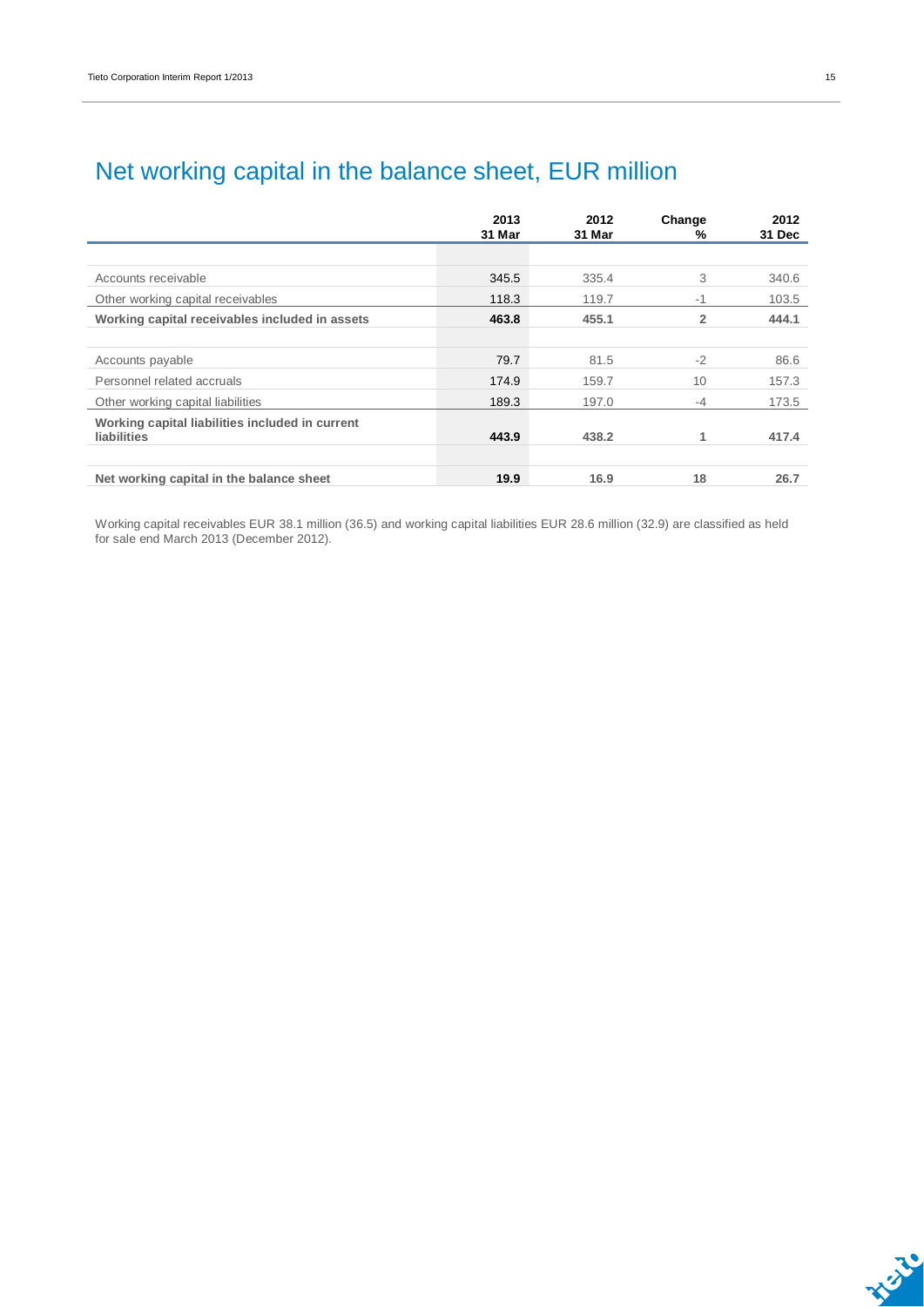### Cash flow, EUR million

|                                                                              | 2013<br>$1 - 3$          | 2012<br>$1 - 3$ | 2012<br>$1 - 12$ |
|------------------------------------------------------------------------------|--------------------------|-----------------|------------------|
|                                                                              |                          |                 |                  |
| Cash flow from operations                                                    |                          |                 |                  |
| Net profit                                                                   | 21.4                     | 32.0            | 29.4             |
| Adjustments                                                                  |                          |                 |                  |
| Depreciation, amortization and impairment charges                            | 21.2                     | 21.2            | 119.1            |
| Share-based payments                                                         | 0.4                      | 0.8             | 1.9              |
| Profit/loss on sale of fixed assets and shares                               | 0.1                      | $-15.4$         | $-14.4$          |
| Other adjustments                                                            | $-1.8$                   | $-1.8$          | $-3.3$           |
| Net financial expenses                                                       | 1.5                      | 2.5             | 6.3              |
| Income taxes                                                                 | 7.2                      | 7.6             | 27.3             |
| Change in net working capital                                                | $-1.1$                   | 16.8            | 11.5             |
| Cash generated from operations                                               | 48.9                     | 63.7            | 177.8            |
| Net financial expenses paid                                                  | $-3.0$                   | $-1.3$          | $-5.2$           |
| Income taxes paid                                                            | $-4.7$                   | 6.4             | $-10.7$          |
| Net cash flow from operations                                                | 41.2                     | 68.8            | 161.9            |
| Cash flow from investing activities                                          |                          |                 |                  |
| Acquisition of Group companies and business operations,                      |                          |                 |                  |
| net of cash acquired                                                         | $-0,0$                   | $-0.3$          | $-0.5$           |
| Capital expenditures                                                         | $-13.3$                  | $-14.2$         | $-59.1$          |
| Disposal of Group companies and business operations,<br>net of cash disposed | $-0,0$                   | 17.7            | 18.7             |
| Sales of fixed assets                                                        | 0.0                      | 0.0             | $-0.3$           |
| Change in Ioan receivables                                                   | $-0.4$                   | 0.3             | $-5.1$           |
| Net cash used in investing activities                                        | $-13.7$                  | 3.5             | $-46.3$          |
| Cash flow from financing activities                                          |                          |                 |                  |
| Dividends paid                                                               | $\overline{\phantom{a}}$ |                 | $-53.7$          |
| Exercise of stock options                                                    | 1.2                      | 0.5             | 2.8              |
| Payments of finance lease liabilities                                        | $-2.8$                   | $-0.6$          | $-4.3$           |
| Change in interest-bearing liabilities                                       | $-3.6$                   | $-3.6$          | $-62.7$          |
| Net cash used in financing activities                                        | $-5.2$                   | $-3.7$          | $-117.9$         |
| Change in cash and cash equivalents                                          | 22.3                     | 68.6            | $-2.3$           |
|                                                                              |                          |                 |                  |
| Cash and cash equivalents at the beginning of period                         | 86.7                     | 95.8            | 95.8             |
| Foreign exchange differences                                                 | 2.0                      | 0.0             | $-2.2$           |
| Assets classified as held for sale                                           | $-10.7$                  | $-1.5$          | -4.6             |
| Change in cash and cash equivalents                                          | 22.3                     | 68.6            | $-2.3$           |
| Cash and cash equivalents at the end of period                               | 100.3                    | 162.9           | 86.7             |

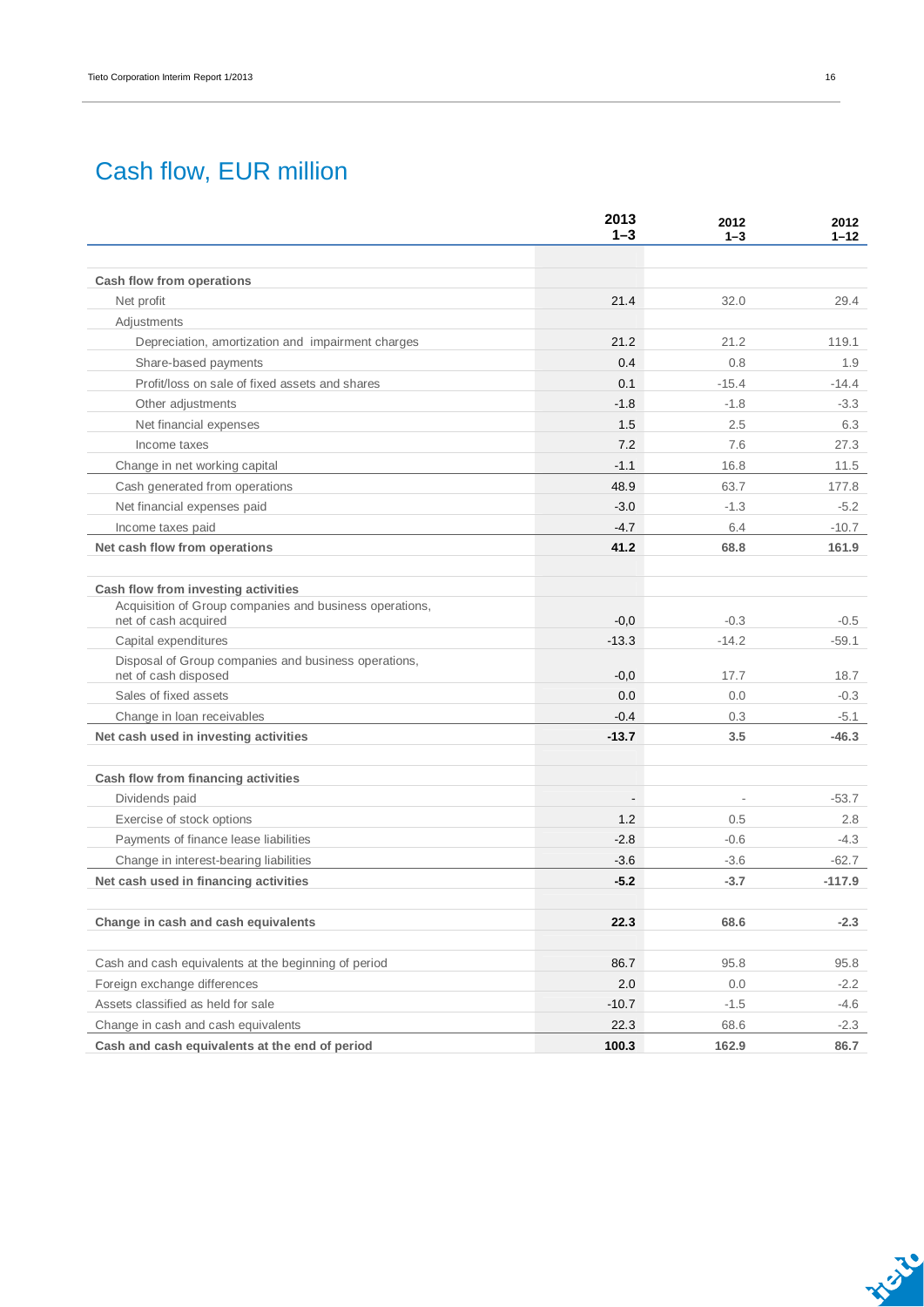## Statement of changes in shareholders' equity, EUR million

|                                                                                      |                       |                                                                       |               |                                      |                             |                                                                        |                                |         | Non-<br>control-<br>ling<br>inte- | <b>Total</b> |
|--------------------------------------------------------------------------------------|-----------------------|-----------------------------------------------------------------------|---------------|--------------------------------------|-----------------------------|------------------------------------------------------------------------|--------------------------------|---------|-----------------------------------|--------------|
|                                                                                      |                       |                                                                       |               |                                      | Parent shareholders' equity |                                                                        |                                |         | rest                              | equity       |
|                                                                                      | Share<br>capi-<br>tal | Share<br>issue<br>premi-<br>ums<br>and<br>other<br>re-<br>ser-<br>ves | Own<br>shares | Trans-<br>lation<br>differ-<br>ences | Cash<br>flow<br>hedges      | In-<br>vest-<br>ed<br>unre-<br>strict-<br>ed<br>equity<br>re-<br>serve | Re-<br>tained<br>earn-<br>ings | Total   |                                   |              |
| At 31 Dec 2011                                                                       | 75.8                  | 39.0                                                                  | $-11.6$       | 19.6                                 | $-1.8$                      | 0.6                                                                    | 425.1                          | 546.7   | 0.2                               | 546.9        |
| Comprehensive<br>income                                                              |                       |                                                                       |               |                                      |                             |                                                                        |                                |         |                                   |              |
| Net profit for the period                                                            |                       |                                                                       |               |                                      |                             |                                                                        | 32.0                           | 32.0    | 0.0                               | 32.0         |
| Other comprehensive<br>income                                                        |                       |                                                                       |               |                                      |                             |                                                                        |                                |         |                                   |              |
| Actuarial loss on post<br>employment benefit<br>obligations (net of tax)             |                       |                                                                       |               |                                      |                             |                                                                        | $-12.5$                        | $-12.5$ |                                   | $-12.5$      |
| <b>Translation difference</b><br>from net investment in<br>subsidiaries (net of tax) |                       |                                                                       |               |                                      |                             |                                                                        | 1.3                            | 1.3     |                                   | 1.3          |
| <b>Translation difference</b>                                                        |                       | 0.2                                                                   |               | 4.7                                  |                             |                                                                        | $-2.7$                         | 2.2     |                                   | 2.2          |
| Cash flow hedges                                                                     |                       |                                                                       |               |                                      | 1.6                         |                                                                        |                                | 1.6     |                                   | 1.6          |
| <b>Total comprehensive</b><br>income                                                 |                       | 0.2                                                                   |               | 4.7                                  | 1.6                         |                                                                        | 18.1                           | 24.6    | 0.0                               | 24.6         |
| <b>Transactions with</b><br>owners                                                   |                       |                                                                       |               |                                      |                             |                                                                        |                                |         |                                   |              |
| Share-based payments<br>recognized against<br>equity                                 |                       |                                                                       |               |                                      |                             |                                                                        | 0.8                            | 0.8     |                                   | 0.8          |
| Dividend                                                                             |                       |                                                                       |               |                                      |                             |                                                                        | $-53.6$                        | $-53.6$ |                                   | $-53.6$      |
| Share subscriptions<br>based on<br>stock options                                     |                       | 0.4                                                                   |               |                                      |                             | $0.2\,$                                                                |                                | $0.6\,$ |                                   | 0.6          |
| Non-controlling interest                                                             |                       |                                                                       |               |                                      |                             |                                                                        |                                |         |                                   | 0.0          |
| <b>Total transactions</b><br>with owners                                             |                       | 0.4                                                                   |               |                                      |                             | $0.2\,$                                                                | $-52.8$                        | $-52.2$ | $0.0\,$                           | $-52.2$      |
| At 31 Mar 2012                                                                       | 75.8                  | 39.6                                                                  | $-11.6$       | 24.3                                 | $-0.2$                      | $0.8\,$                                                                | 390.4                          | 519.1   | $0.2\,$                           | 519.3        |

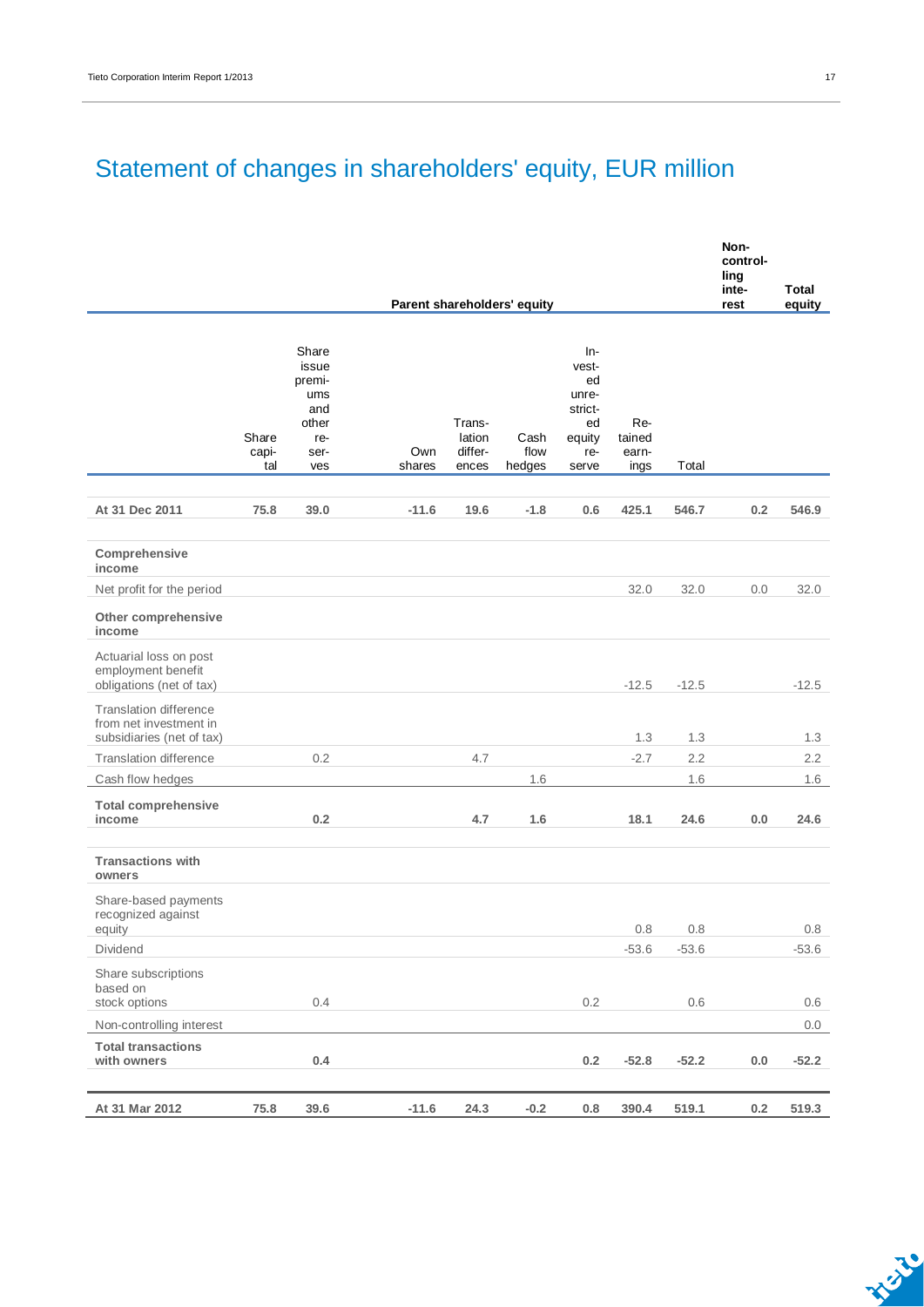|                                                                          |                       |                                                                       |                                                        |               |                                      | Parent shareholders' equity |                                                                        |                                |         | control-<br>ling<br>inte-<br>rest | <b>Total</b><br>equity |
|--------------------------------------------------------------------------|-----------------------|-----------------------------------------------------------------------|--------------------------------------------------------|---------------|--------------------------------------|-----------------------------|------------------------------------------------------------------------|--------------------------------|---------|-----------------------------------|------------------------|
|                                                                          | Share<br>capi-<br>tal | Share<br>issue<br>premi-<br>ums<br>and<br>other<br>re-<br>ser-<br>ves | Share<br>issue<br>based<br>on<br>stock<br>op-<br>tions | Own<br>shares | Trans-<br>lation<br>differ-<br>ences | Cash<br>flow<br>hedges      | In-<br>vest-<br>ed<br>unre-<br>strict-<br>ed<br>equity<br>re-<br>serve | Re-<br>tained<br>earn-<br>ings | Total   |                                   |                        |
| At 31 Dec 2012                                                           | 75.9                  | 41.4                                                                  | 1.2                                                    | $-11.6$       | 8.4                                  | 0.1                         | 2.2                                                                    | 406.7                          | 524.3   | 0.2                               | 524.5                  |
| Comprehensive<br>income                                                  |                       |                                                                       |                                                        |               |                                      |                             |                                                                        |                                |         |                                   |                        |
| Net profit for the period                                                |                       |                                                                       |                                                        |               |                                      |                             |                                                                        | 21.4                           | 21.4    | 0.0                               | 21.4                   |
| Other comprehensive<br>income                                            |                       |                                                                       |                                                        |               |                                      |                             |                                                                        |                                |         |                                   |                        |
| Actuarial loss on post<br>employment benefit<br>obligations (net of tax) |                       |                                                                       |                                                        |               |                                      |                             |                                                                        | 0.0                            | 0.0     |                                   | 0.0                    |
| <b>Translation difference</b>                                            |                       | 0.8                                                                   |                                                        |               | $-1.7$                               |                             |                                                                        | 3.3                            | 2.4     |                                   | 2.4                    |
| Cash flow hedges                                                         |                       |                                                                       |                                                        |               |                                      | $-0.7$                      |                                                                        |                                | $-0.7$  |                                   | $-0.7$                 |
| <b>Total comprehensive</b><br>income                                     |                       | 0.8                                                                   |                                                        |               | $-1.7$                               | $-0.7$                      |                                                                        | 24.7                           | 23.1    | 0.0                               | 23.1                   |
| <b>Transactions with</b><br>owners                                       |                       |                                                                       |                                                        |               |                                      |                             |                                                                        |                                |         |                                   |                        |
| Share-based payments<br>recognized against<br>equity                     |                       |                                                                       |                                                        |               |                                      |                             |                                                                        | 0.8                            | 0.8     |                                   | 0.8                    |
| Dividend                                                                 |                       |                                                                       |                                                        |               |                                      |                             |                                                                        | $-59.7$                        | $-59.7$ |                                   | $-59.7$                |
| Share subscriptions<br>based on<br>stock options                         | 0.1                   | 1.1                                                                   | $-1.2$                                                 |               |                                      |                             | 0.0                                                                    |                                | 0.0     |                                   | 0.0                    |
| Non-controlling interest                                                 |                       |                                                                       |                                                        |               |                                      |                             |                                                                        |                                |         |                                   | 0.0                    |
| <b>Total transactions</b><br>with owners                                 | 0.1                   | 1.1                                                                   | $-1.2$                                                 |               |                                      |                             | 0.0                                                                    | $-58.9$                        | $-58.9$ | 0.0                               | $-58.9$                |
| At 31 Mar 2013                                                           | 76.0                  | 43.3                                                                  | 0.0                                                    | $-11.6$       | 6.7                                  | $-0.6$                      | 2.2                                                                    | 372.5                          | 488.5   | 0.2                               | 488.7                  |

**Non-**

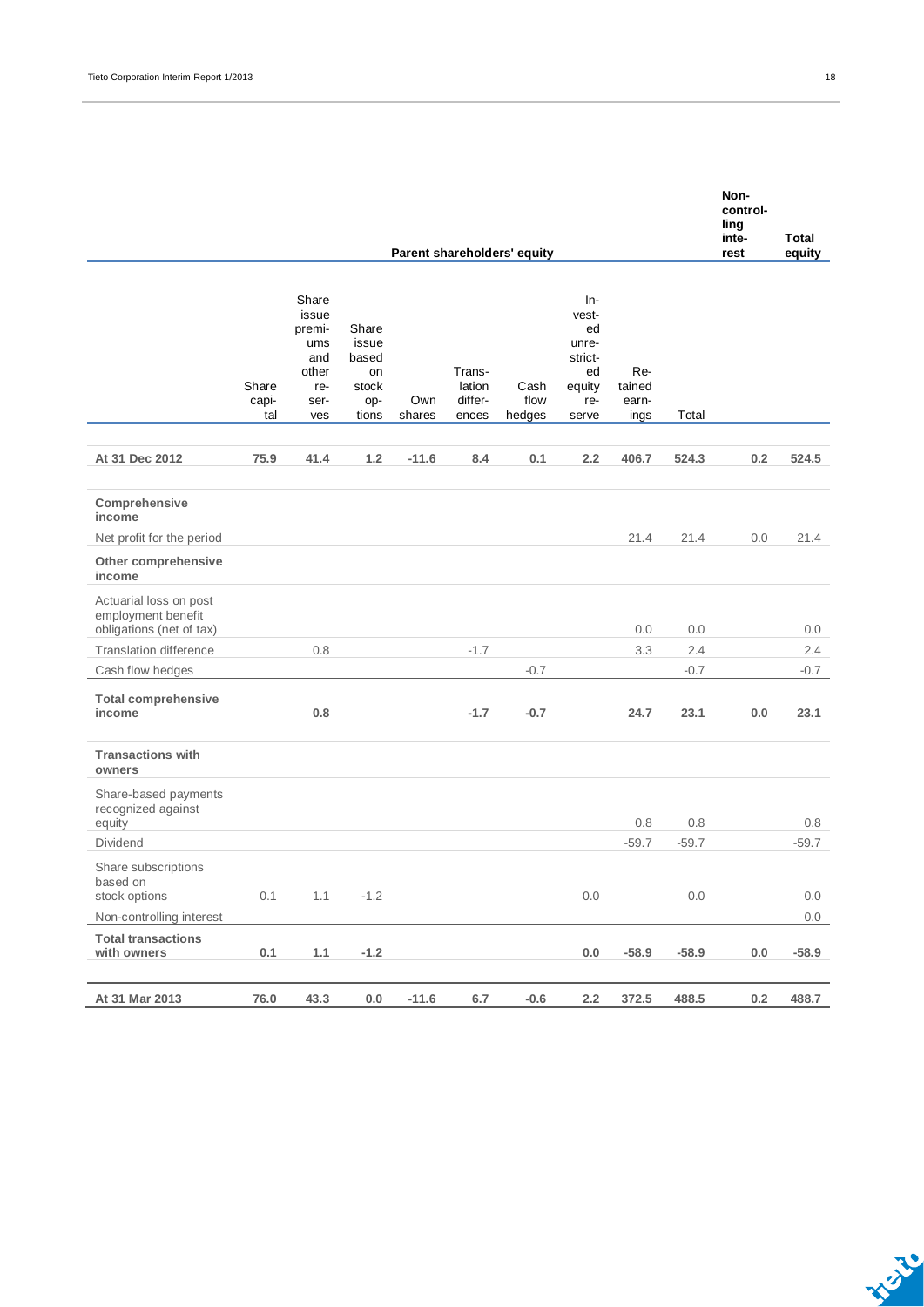### Segment information

#### **Customer sales by service line, EUR million**

|                                     | 2013    | 2012    | Change | 2012     |
|-------------------------------------|---------|---------|--------|----------|
|                                     | $1 - 3$ | $1 - 3$ | %      | $1 - 12$ |
|                                     |         |         |        |          |
| <b>Managed Services</b>             | 125     | 124     |        | 484      |
| Consulting and System Integration   | 108     | 127     | $-15$  | 500      |
| <b>Industry Products</b>            | 126     | 130     | $-3$   | 510      |
| <b>Product Development Services</b> | 86      | 86      |        | 331      |
| Group total                         | 445     | 467     | -5     | 1825     |

No internal sales occur between service lines as in the management accounting, revenue and costs are booked directly to the respective customer projects in the service lines.

#### **Customer sales by country, EUR million**

|             | 2013    | Change | <b>Share</b> | 2012    | <b>Share</b> | 2012     |
|-------------|---------|--------|--------------|---------|--------------|----------|
|             | $1 - 3$ | %      | %            | $1 - 3$ | %            | $1 - 12$ |
|             |         |        |              |         |              |          |
| Finland     | 210     | 0      | 47           | 211     | 45           | 830      |
| Sweden      | 143     | $-2$   | 32           | 145     | 31           | 580      |
| Other       | 92      | $-17$  | 21           | 111     | 24           | 415      |
| Group total | 445     | -5     | 100          | 467     | 100          | 1825     |

#### **Customer sales by industry group, EUR million**

|                                     | 2013    | 2012    | Change       | 2012     |
|-------------------------------------|---------|---------|--------------|----------|
|                                     | $1 - 3$ | $1 - 3$ | %            | $1 - 12$ |
|                                     |         |         |              |          |
| <b>Financial Services</b>           | 94      | 94      | $\mathbf{0}$ | 368      |
| Manufacturing, Retail and Logistics | 76      | 82      | $-7$         | 322      |
| Public, Healthcare and Welfare      | 114     | 112     | 1            | 439      |
| Telecom, Media and Energy           | 74      | 93      | $-20$        | 364      |
| <b>Product Development Services</b> | 86      | 86      |              | 331      |
| Group total                         | 445     | 467     | -5           | 1825     |

Customer sales to the telecom sector was EUR 126 (145) million during January–March.

Revenues derived from any single external customer during January–March do not exceed the 10% level of the total net sales of the Group (no excess either in 2012).

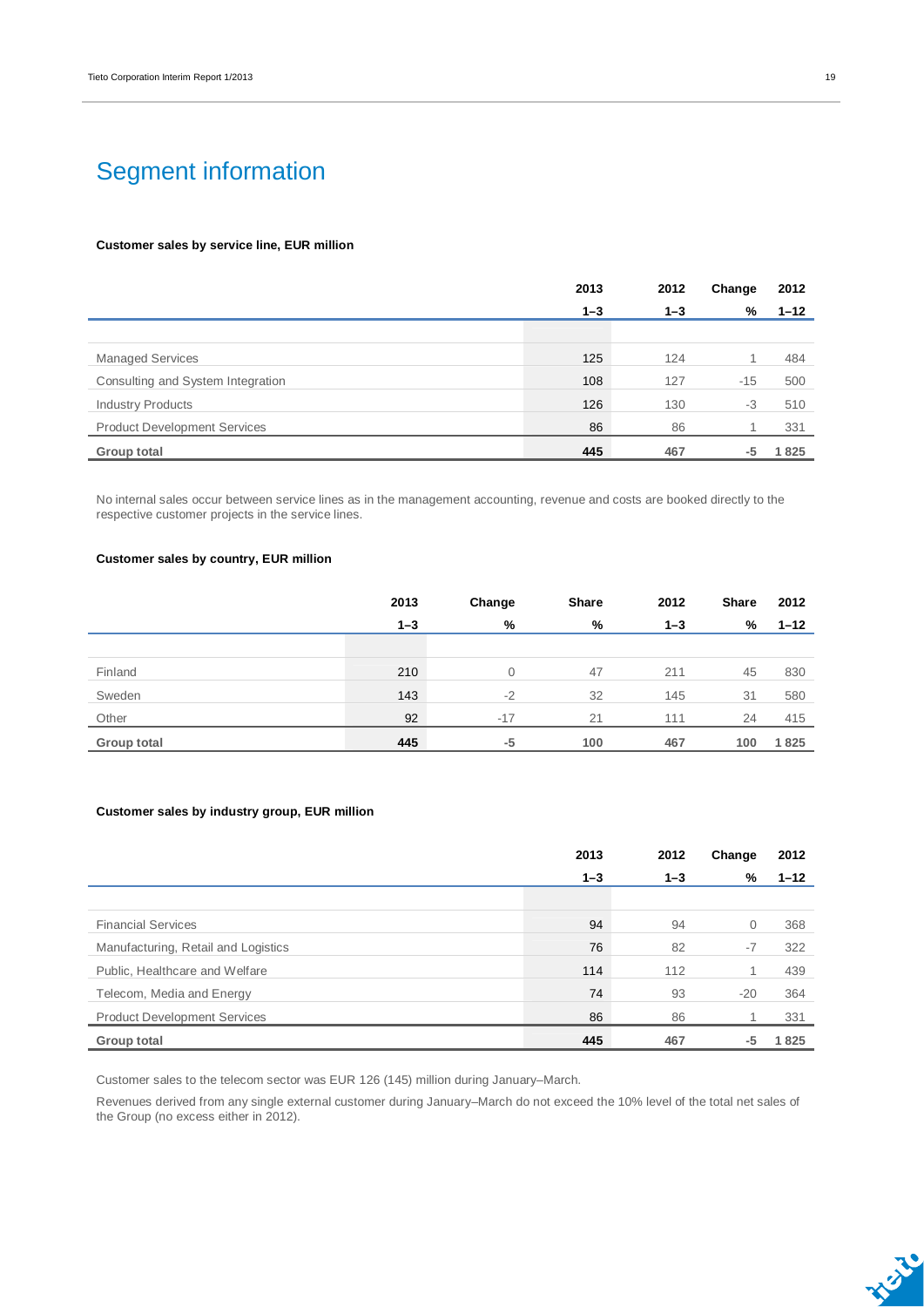#### **Operating profit (EBIT) by service line, EUR million**

|                                          | 2013    | 2012    | Change  | 2012     |
|------------------------------------------|---------|---------|---------|----------|
|                                          | $1 - 3$ | $1 - 3$ | %       | $1 - 12$ |
|                                          |         |         |         |          |
| <b>Managed Services</b>                  | 1.3     | $-2.5$  | 150.7   | 6.4      |
| Consulting and System Integration        | 3.8     | 12.7    | $-70.2$ | 34.0     |
| <b>Industry Products</b>                 | 18.5    | 32.4    | $-43.0$ | 65.2     |
| <b>Product Development Services</b>      | 9.3     | 2.5     | 266.8   | $-24.9$  |
| Steering Functions and Global Management | $-2.7$  | $-3.0$  | 8.9     | $-17.8$  |
| <b>Operating profit (EBIT)</b>           | 30.1    | 42.1    | $-28.6$ | 63.0     |

#### **Operating margin (EBIT) by service line, %**

|                                     | 2013    | 2012    | Change  | 2012     |
|-------------------------------------|---------|---------|---------|----------|
|                                     | $1 - 3$ | $1 - 3$ |         | $1 - 12$ |
|                                     |         |         |         |          |
| <b>Managed Services</b>             | 1.0     | $-2.0$  | 3.0     | 1.3      |
| Consulting and System Integration   | 3.5     | 9.9     | $-6.5$  | 6.8      |
| <b>Industry Products</b>            | 14.6    | 24.9    | $-10.2$ | 12.8     |
| <b>Product Development Services</b> | 10.8    | 3.0     | 7.8     | $-7.5$   |
| <b>Operating margin (EBIT)</b>      | 6.8     | 9.0     | $-2.3$  | 3.4      |

The new operating model taken into use 2013 is steered based on project performance and direct costs are linked to the deliveries in the service lines. The calculation of operating margin percentages is based on only customer sales by service lines as the internal invoicing between the legal entities based on transfer pricing requirements is reported within Steering Functions and Global Management.

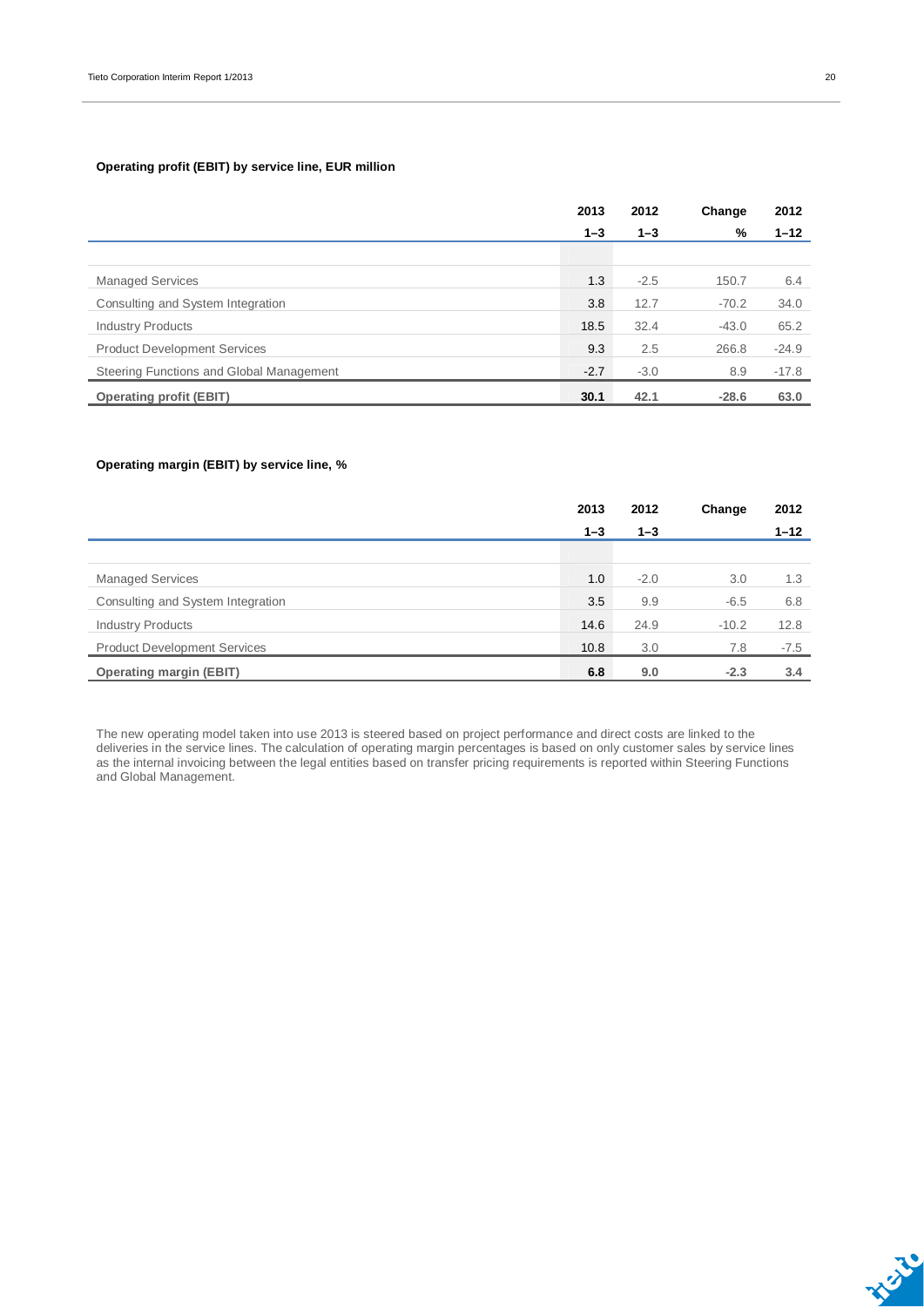#### **Operating profit (EBIT) excl. one-off items by service line, EUR million**

|                                          | 2013    | 2012    | Change  | 2012     |
|------------------------------------------|---------|---------|---------|----------|
|                                          | $1 - 3$ | $1 - 3$ | %       | $1 - 12$ |
|                                          |         |         |         |          |
| <b>Managed Services</b>                  | 0.9     | $-2.1$  | 143.7   | 24.3     |
| Consulting and System Integration        | 5.1     | 12.7    | $-59.9$ | 56.1     |
| <b>Industry Products</b>                 | 18.6    | 17.1    | 9.2     | 62.5     |
| <b>Product Development Services</b>      | 10.0    | 3.5     | 183.3   | 9.7      |
| Steering Functions and Global Management | $-2.7$  | $-2.9$  | 7.2     | $-13.8$  |
| <b>Operating profit (EBIT)</b>           | 32.0    | 28.4    | 12.6    | 138.8    |

#### **Operating margin (EBIT) excl. one-off items by service line, %**

|                                     | 2013    | 2012    | Change | 2012     |
|-------------------------------------|---------|---------|--------|----------|
|                                     | $1 - 3$ | $1 - 3$ |        | $1 - 12$ |
|                                     |         |         |        |          |
| <b>Managed Services</b>             | 0.7     | $-1.7$  | 2.4    | 5.0      |
| Consulting and System Integration   | 4.7     | 10.0    | $-5.3$ | 11.2     |
| <b>Industry Products</b>            | 14.8    | 13.1    | 1.7    | 12.3     |
| <b>Product Development Services</b> | 11.6    | 4.1     | 7.4    | 2.9      |
| <b>Operating margin (EBIT)</b>      | 7.2     | 6.1     | 1.1    | 7.6      |

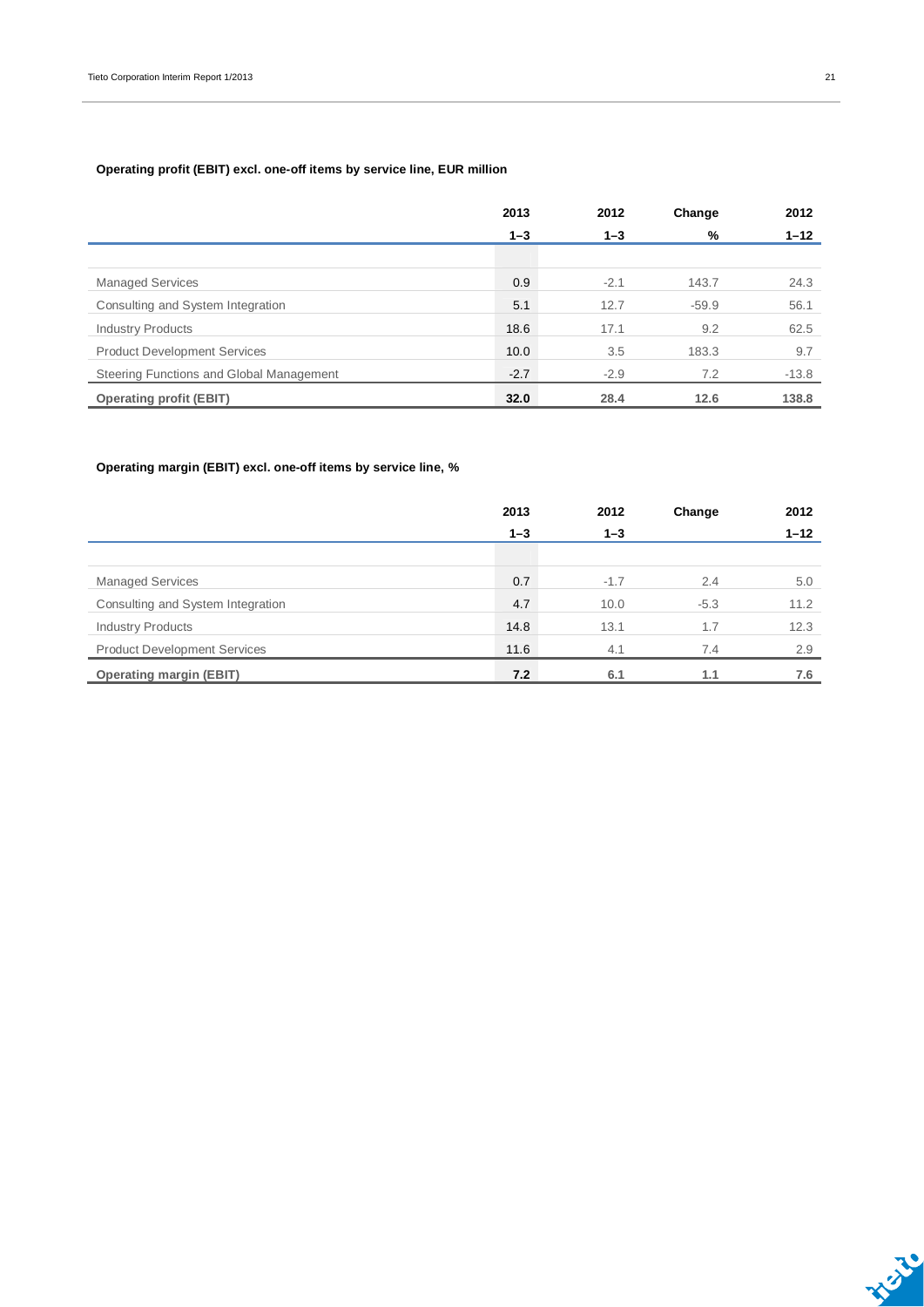#### **Personnel by service line**

|                                             | End of period |        |              |         |          | Average |         |
|---------------------------------------------|---------------|--------|--------------|---------|----------|---------|---------|
|                                             | 2013          | Change | <b>Share</b> | 2012    | 2012     | 2013    | 2012    |
|                                             | $1 - 3$       | %      | %            | $1 - 3$ | $1 - 12$ | $1 - 3$ | $1 - 3$ |
|                                             |               |        |              |         |          |         |         |
| <b>Managed Services</b>                     | 3 1 4 5       | -9     | 19           | 3 4 4 8 | 3 2 2 8  | 3 1 5 2 | 3 4 0 6 |
| Consulting and System Integration           | 4 2 8 9       | $-11$  | 26           | 4 8 0 0 | 4 1 0 4  | 4 2 9 7 | 4786    |
| <b>Industry Products</b>                    | 3560          | $-2$   | 22           | 3621    | 3550     | 3546    | 3699    |
| <b>Product Development Services</b>         | 4 1 1 3       | $-12$  | 25           | 4694    | 4 3 1 0  | 4 2 0 0 | 4668    |
| <b>Service Lines total</b>                  | 15 107        | -9     | 92           | 16 5 64 | 15 192   | 15 195  | 16 559  |
| <b>Industry Groups</b>                      | 430           | $-40$  | 3            | 722     | 607      | 440     | 733     |
| Steering Functions and Global<br>Management | 817           | $-2$   | 5            | 835     | 738      | 792     | 847     |
| <b>Group total</b>                          | 16 354        | $-10$  | 100          | 18 121  | 16 537   | 16 4 26 | 18 139  |

#### **Personnel by country**

|                       | End of period |        |                |         | Average  |         |         |
|-----------------------|---------------|--------|----------------|---------|----------|---------|---------|
|                       | 2013          | Change | Share          | 2012    | 2012     | 2013    | 2012    |
|                       | $1 - 3$       | %      | %              | $1 - 3$ | $1 - 12$ | $1 - 3$ | $1 - 3$ |
|                       |               |        |                |         |          |         |         |
| Finland               | 5 2 7 5       | $-5$   | 32             | 5 5 3 0 | 5 2 6 6  | 5 2 9 4 | 5 5 0 7 |
| Sweden                | 2846          | $-11$  | 17             | 3 1 9 0 | 2962     | 2878    | 3 1 5 5 |
| <b>Czech Republic</b> | 1913          | -3     | 12             | 1977    | 1918     | 1911    | 2 0 3 2 |
| India                 | 1590          | $-4$   | 10             | 1656    | 1523     | 1570    | 1 6 6 2 |
| China                 | 1 1 0 4       | $-22$  | $\overline{7}$ | 1413    | 1 1 8 5  | 1 1 2 9 | 1 4 0 9 |
| Poland                | 1026          | $-14$  | 6              | 1 1 9 5 | 1 0 8 4  | 1 0 4 2 | 1 1 9 3 |
| Germany               | 638           | $-21$  | 4              | 812     | 659      | 645     | 820     |
| Latvia                | 648           | 3      | $\overline{4}$ | 627     | 638      | 643     | 616     |
| Norway                | 438           | $-7$   | 3              | 469     | 444      | 438     | 470     |
| Philippines           | 183           | 395    | 1              | 37      | 165      | 179     | 28      |
| Lithuania             | 133           | $-10$  | $\mathbf{1}$   | 147     | 143      | 136     | 148     |
| Other                 | 560           | $-47$  | 3              | 1 0 6 7 | 552      | 560     | 1 0 9 9 |
| Group total           | 16 354        | $-10$  | 100            | 18 121  | 16 537   | 16 4 26 | 18 139  |
| Onshore countries     | 9528          | $-11$  | 58             | 10744   | 9658     | 9584    | 10792   |
| Offshore countries    | 6826          | $-7$   | 42             | 7 3 7 7 | 6879     | 6842    | 7 3 4 7 |
| <b>Group total</b>    | 16 3 54       | $-10$  | 100            | 18 121  | 16 537   | 16 4 26 | 18 139  |

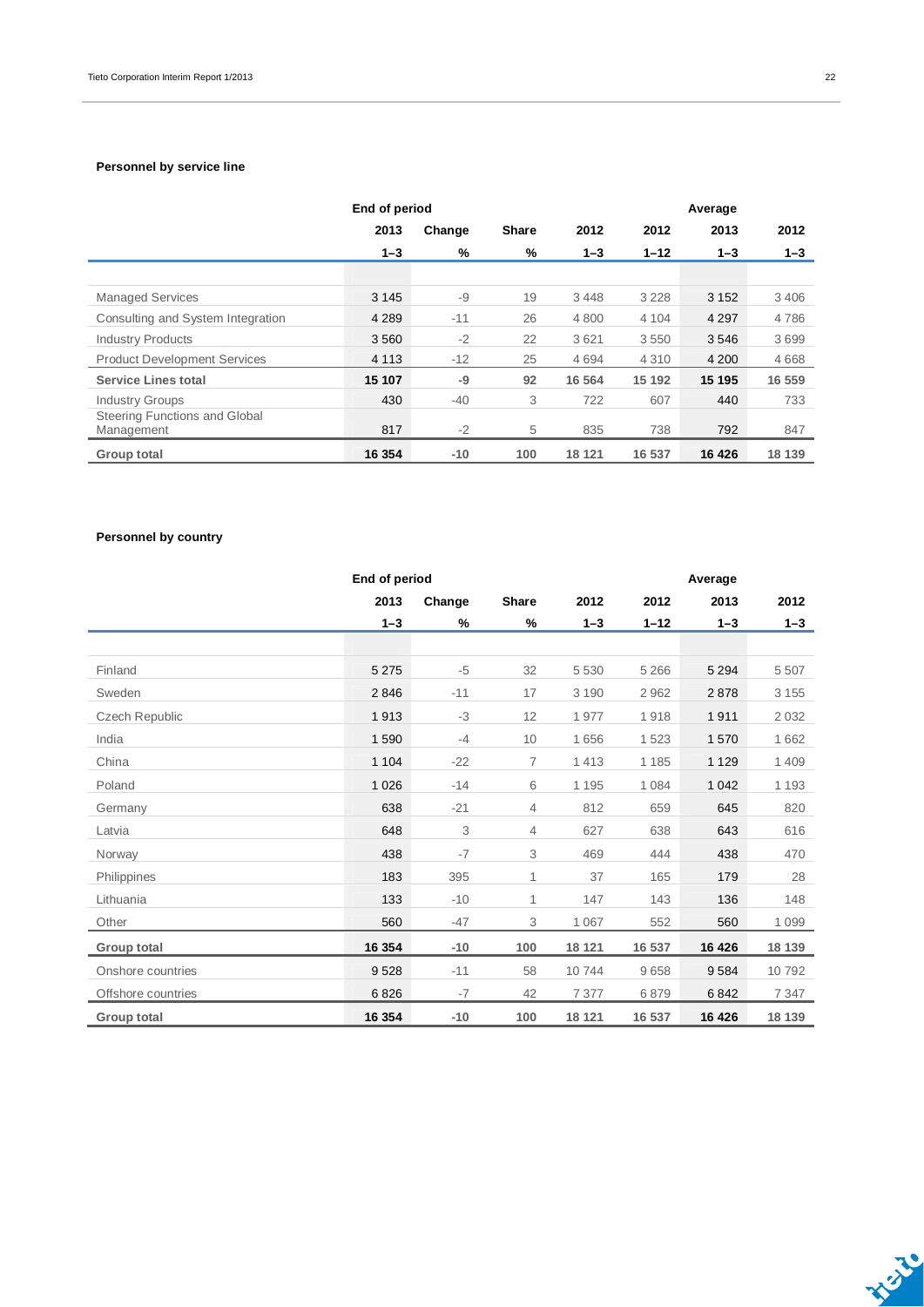#### **Non-current assets by country, EUR million**

|                                                | 2013   | 2012   | Change | 2012   |
|------------------------------------------------|--------|--------|--------|--------|
|                                                | 31 Mar | 31 Mar | %      | 31 Dec |
|                                                |        |        |        |        |
| Finland                                        | 105.2  | 124.6  | $-16$  | 111.3  |
| Sweden                                         | 35.0   | 32.2   | 9      | 31.5   |
| Other                                          | 12.0   | 17.5   | $-31$  | 12.0   |
| <b>Total countries</b>                         | 152.2  | 174.2  | $-13$  | 154.8  |
| Non-current assets classified as held for sale | 54.8   | 1.1    | 4894   | 44.8   |
| <b>Total non-current assets</b>                | 207.0  | 175.3  | 18     | 199.6  |

Goodwill is allocated to the Cash Generating Units, which include several countries and therefore goodwill is not included in the country specific non-current assets shown above.

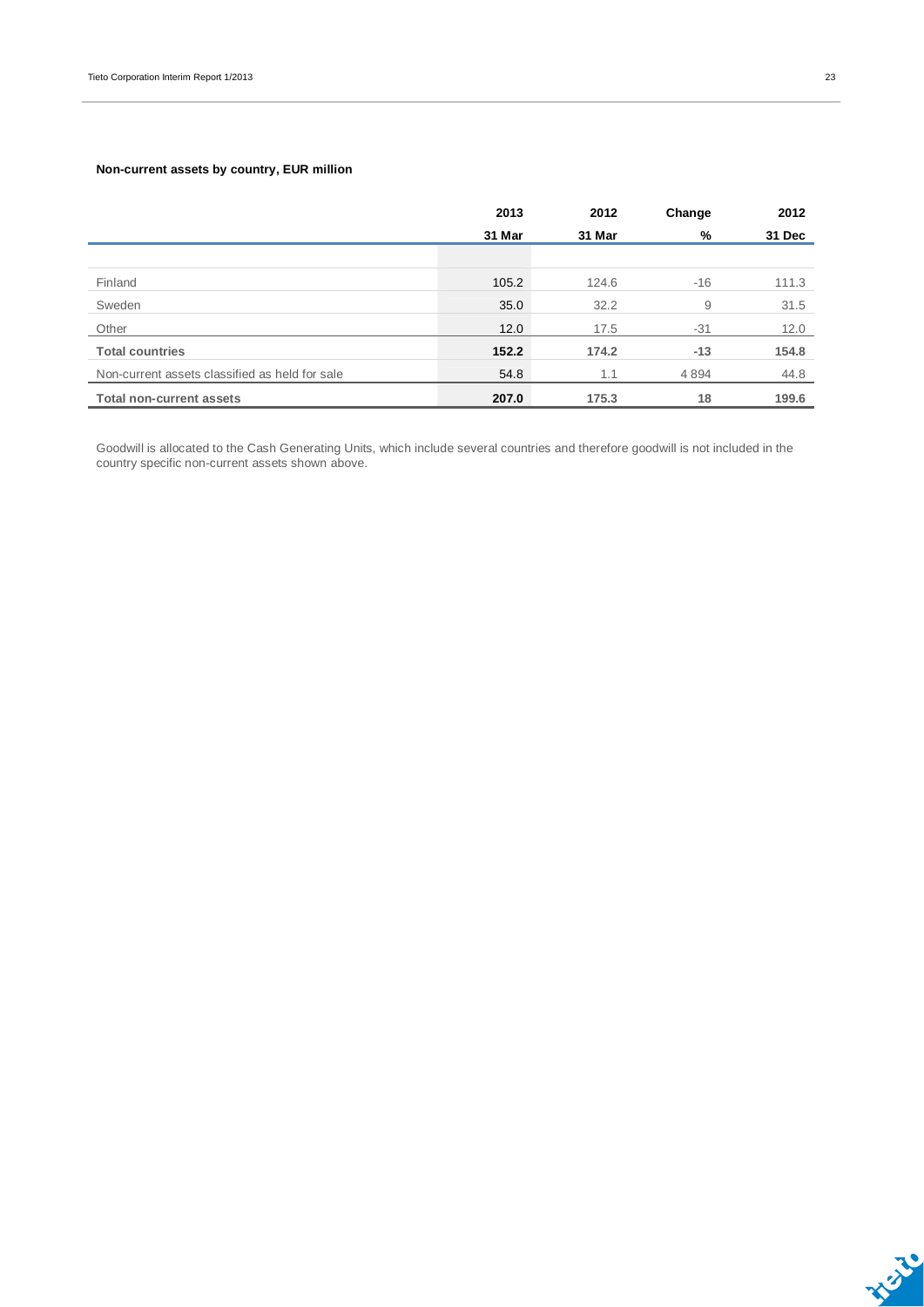#### **Depreciation by service line, EUR million**

|                                          | 2013    | 2012    | Change | 2012     |
|------------------------------------------|---------|---------|--------|----------|
|                                          | $1 - 3$ | $1 - 3$ | %      | $1 - 12$ |
|                                          |         |         |        |          |
| <b>Managed Services</b>                  | 17.3    | 16.2    |        | 67.0     |
| Consulting and System Integration        | 0.2     | 0.2     | $-3$   | 1.0      |
| <b>Industry Products</b>                 | 0.3     | 0.2     | 13     | 1.1      |
| <b>Product Development Services</b>      | 0.2     | 0.2     | $-15$  | 0.9      |
| Steering Functions and Global Management | 2.4     | 2.4     | $-4$   | 9.6      |
| Group total                              | 20.2    | 19.2    | 5      | 79.7     |

#### **Amortization on allocated intangible assets from acquisitions by service line, EUR million**

|                                          | 2013    | 2012    | Change | 2012     |
|------------------------------------------|---------|---------|--------|----------|
|                                          | $1 - 3$ | $1 - 3$ | %      | $1 - 12$ |
|                                          |         |         |        |          |
| <b>Managed Services</b>                  | 0.5     | 0.7     | $-24$  | 2.6      |
| Consulting and System Integration        | 0.2     | 0.2     | 2      | 0.6      |
| <b>Industry Products</b>                 | 0.2     | 0.5     | -46    | 1.5      |
| <b>Product Development Services</b>      | 0.1     | 0.2     | $-52$  | 0.6      |
| Steering Functions and Global Management | 0.0     | 0.0     |        | 0.0      |
| Group total                              | 1.0     | 1.5     | $-32$  | 5.3      |

#### **Impairment losses by service line, EUR million**

|                                          | 2013    | 2012    | Change | 2012     |
|------------------------------------------|---------|---------|--------|----------|
|                                          | $1 - 3$ | $1 - 3$ | %      | $1 - 12$ |
|                                          |         |         |        |          |
| <b>Managed Services</b>                  | 0.0     | 0.5     | $-100$ | 1.0      |
| Consulting and System Integration        | 0.0     | 0.0     |        | 11.5     |
| <b>Industry Products</b>                 | 0.0     | 0.0     |        | 6.5      |
| <b>Product Development Services</b>      | 0.0     | 0.0     |        | 15.1     |
| Steering Functions and Global Management | 0.0     | 0.0     |        | 0.0      |
| Group total                              | 0.0     | 0.5     | $-100$ | 34.1     |

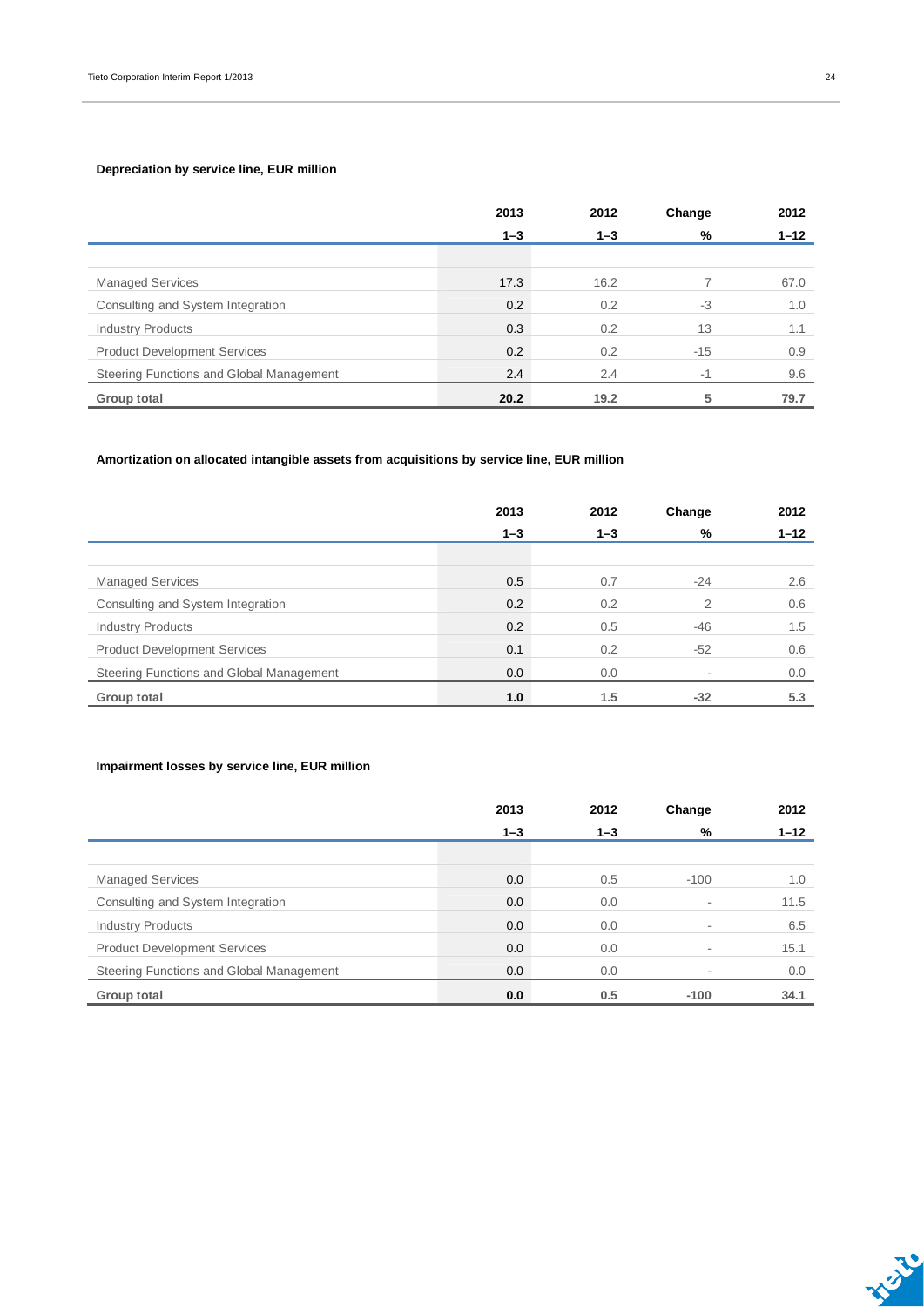|                                               | 31 Mar 2013              | 31 Dec 2012 |
|-----------------------------------------------|--------------------------|-------------|
|                                               |                          |             |
| For Tieto obligations                         |                          |             |
| Pledges                                       | $\overline{\phantom{a}}$ |             |
| On behalf of joint ventures                   | -                        |             |
| Other Tieto obligations                       |                          |             |
| Rent commitments due in one year              | 53.3                     | 53.6        |
| Rent commitments due in 1-5 years             | 129.6                    | 134.2       |
| Rent commitments due after 5 years            | 14.9                     | 19.4        |
| Operating lease commitments due in one year   | 6.7                      | 7.0         |
| Operating lease commitments due in 1-5 years  | 5.9                      | 6.8         |
| Operating lease commitments due after 5 years | 0.0                      | 0.0         |
| Other commitments                             |                          |             |
| Performance quarantees                        | 43.7                     | 42.8        |
| Lease guarantees                              | 10.9                     | 10.4        |
| Other                                         | 4.2                      | 4.1         |

## Commitments and contingencies, EUR million

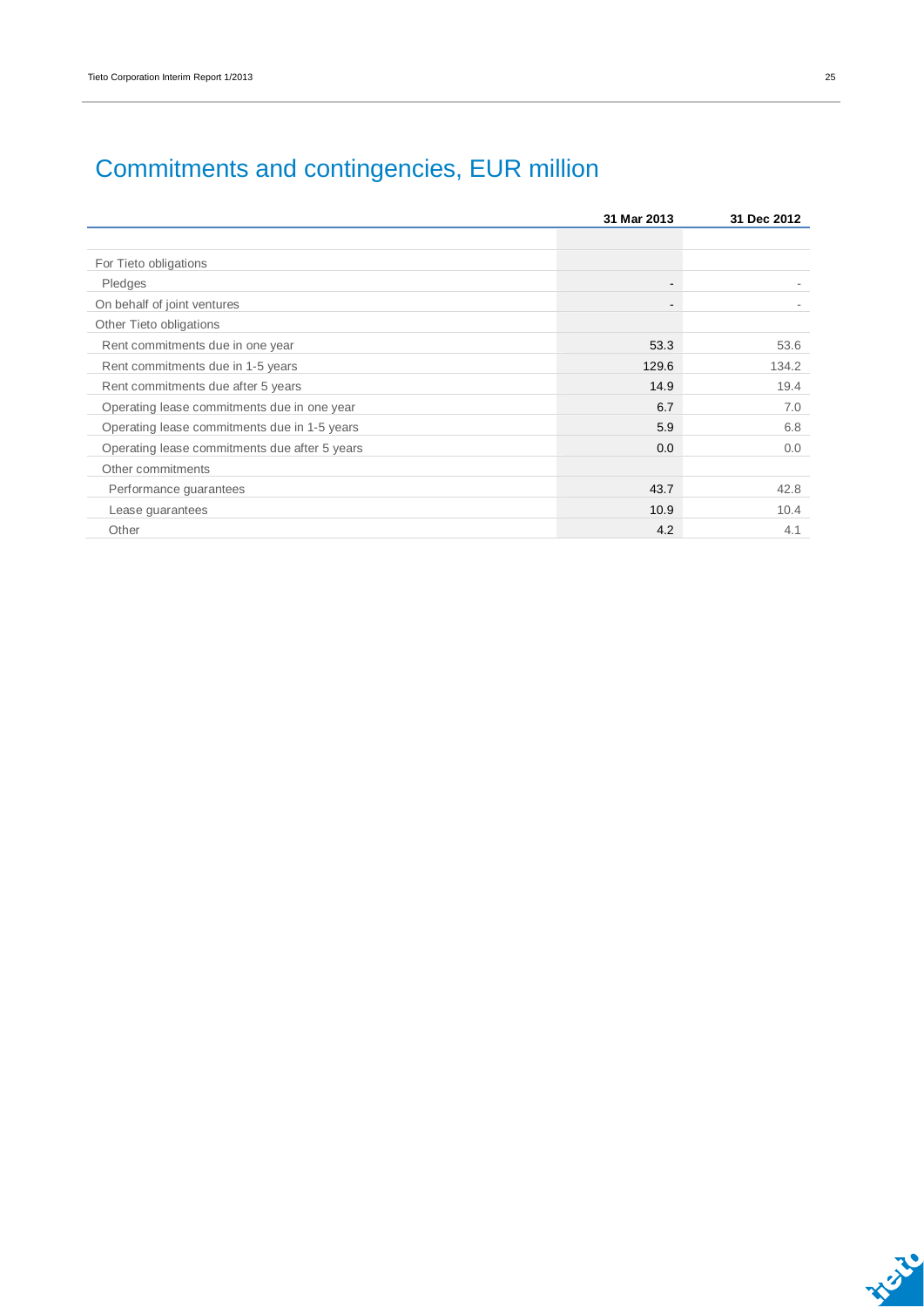### Derivatives, EUR million

#### **Notional amounts of derivatives**

Includes the gross amount of all notional values for contracts that have not yet been settled or closed. The amount of notional value outstanding is not necessarily a measure or indication of market risk, as the exposure of certain contracts may be offset by other contracts.

|                                            | 31 Mar 2013    | 31 Dec 2012 |
|--------------------------------------------|----------------|-------------|
|                                            |                |             |
| Foreign exchange forward contracts         | 253.7          | 250.2       |
| Forward contracts outside hedge accounting | 185.9          | 187.7       |
| Forward contracts within hedge accounting  | 67.8           | 62.6        |
| Electricity price futures contracts        | 2.0            | 2.0         |
| Interest rate swap                         | 200.0          | 200.0       |
| Currency options                           | $\blacksquare$ |             |

#### **Fair values of derivatives**

#### **The net fair values of derivative financial instruments at the balance sheet date were:**

|                                                          | 31 Mar 2013    | 31 Dec 2012 |
|----------------------------------------------------------|----------------|-------------|
|                                                          |                |             |
| Foreign exchange forward contracts                       | $-1.6$         | 0.3         |
| Electricity price futures contracts                      | $-0.3$         | $-0.3$      |
| Interest rate swaps                                      | $-0.2$         | $-0.2$      |
| Currency options                                         | $\blacksquare$ |             |
|                                                          |                |             |
| Derivatives are used for economic hedging purposes only. |                |             |



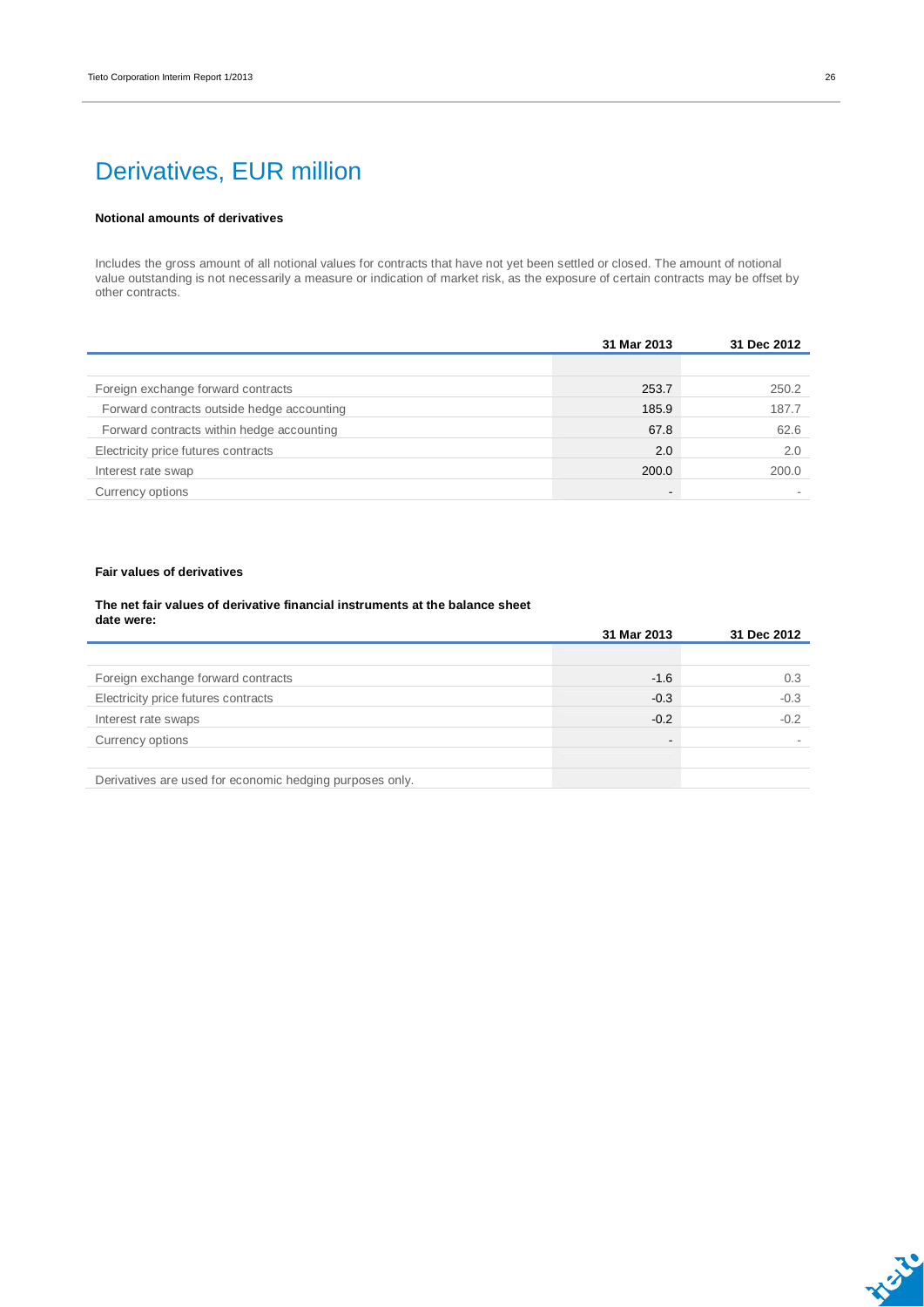| Gross positive fair values of derivatives:   | <b>Positive</b>          | <b>Positive</b> |
|----------------------------------------------|--------------------------|-----------------|
|                                              | 31 Mar 2013              | 31 Dec 2012     |
|                                              |                          |                 |
| Foreign exchange forward contracts           | 0.9                      | 1.6             |
| Forward contracts outside hedge accounting   | 0.5                      | 0.6             |
| Forward contracts within hedge accounting *) | 0.4                      | 1.0             |
| Electricity price futures contracts          | $\overline{\phantom{a}}$ |                 |
| Interest rate swaps                          | 2.4                      | 2.4             |
| Currency options                             | $\overline{\phantom{a}}$ |                 |

| Gross negative fair values of derivatives:                                   | <b>Negative</b>          | <b>Negative</b><br>31 Dec 2012 |  |
|------------------------------------------------------------------------------|--------------------------|--------------------------------|--|
|                                                                              | 31 Mar 2013              |                                |  |
|                                                                              |                          |                                |  |
| Foreign exchange forward contracts                                           | $-2.4$                   | $-1.3$                         |  |
| Forward contracts outside hedge accounting                                   | $-1.6$                   | $-0.8$                         |  |
| Forward contracts within hedge accounting *)                                 | $-0.8$                   | $-0.5$                         |  |
| Electricity price futures contracts                                          | $-0.1$                   | $-0.3$                         |  |
| Interest rate swaps                                                          | $-2.6$                   | $-2.6$                         |  |
| Currency options                                                             | $\overline{\phantom{a}}$ |                                |  |
|                                                                              |                          |                                |  |
| *) Forward contracts within hedge accounting (net)                           | $-0.4$                   | 0.5                            |  |
| The amount recognized in equity                                              | $-0.7$                   | 0.3                            |  |
| Net periodic interest rate difference recognized in interest income/expenses | 0.2                      | 0.3                            |  |

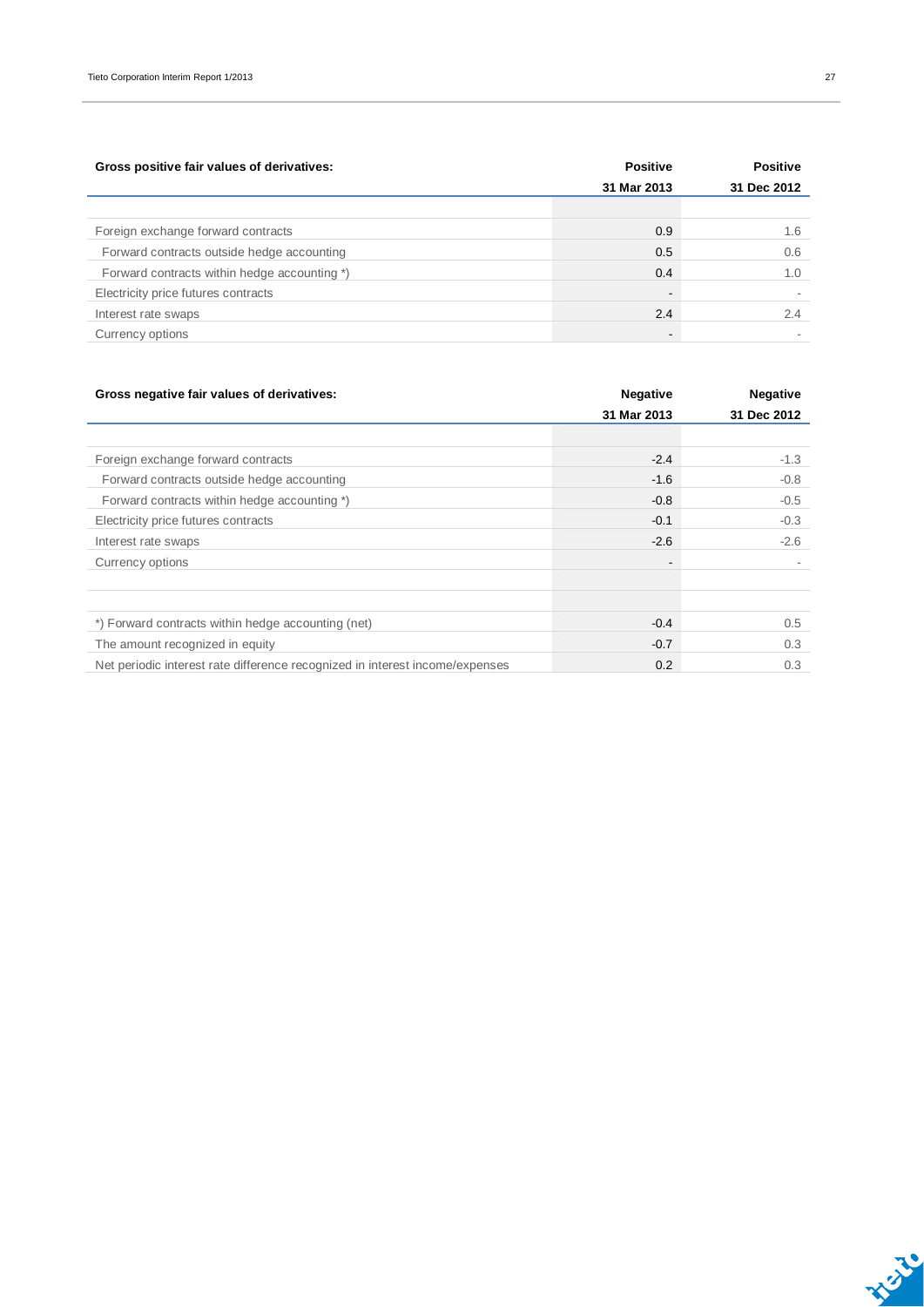Foreign exchange derivatives' fair values are calculated according to FX and interest rates on the closing date.

Interest rate swaps are valued according to the present value of their cash flows, supported by all relevant market data.

Available-for-sale investments' fair value measurement is based on their initial value. The fair market value cannot be reliably estimated, due to lack of proper market for the assets.

#### **Fair value measurement of financial assets and liabilities**

#### **EUR million**

| 31 Mar 2013                                                | Level 1                  | Level 2        | Level 3                  | Total |
|------------------------------------------------------------|--------------------------|----------------|--------------------------|-------|
|                                                            |                          |                |                          |       |
| Financial assets at fair value through profit or loss      |                          |                |                          |       |
| Derivatives                                                | $\overline{\phantom{a}}$ | 3.3            | $\overline{\phantom{a}}$ | 3.3   |
| Available-for-sale investments                             | $\overline{\phantom{a}}$ | $\blacksquare$ | 0.7                      | 0.7   |
|                                                            |                          |                |                          |       |
| Financial liabilities at fair value through profit or loss |                          |                |                          |       |
| Derivatives                                                | $\overline{\phantom{a}}$ | 5.1            | $\blacksquare$           | 5.1   |

#### **EUR million**

| 31 Dec 2012                                                | Level 1                  | Level 2 | Level 3                  | Total |
|------------------------------------------------------------|--------------------------|---------|--------------------------|-------|
|                                                            |                          |         |                          |       |
| Financial assets at fair value through profit or loss      |                          |         |                          |       |
| Derivatives                                                | $\overline{\phantom{a}}$ | 4.0     | $\overline{\phantom{a}}$ | 4.0   |
| Available-for-sale investments                             | $\overline{\phantom{a}}$ |         | 0.7                      | 0.7   |
| Financial liabilities at fair value through profit or loss |                          |         |                          |       |
| Derivatives                                                |                          | 4.2     | $\sim$                   | 4.2   |

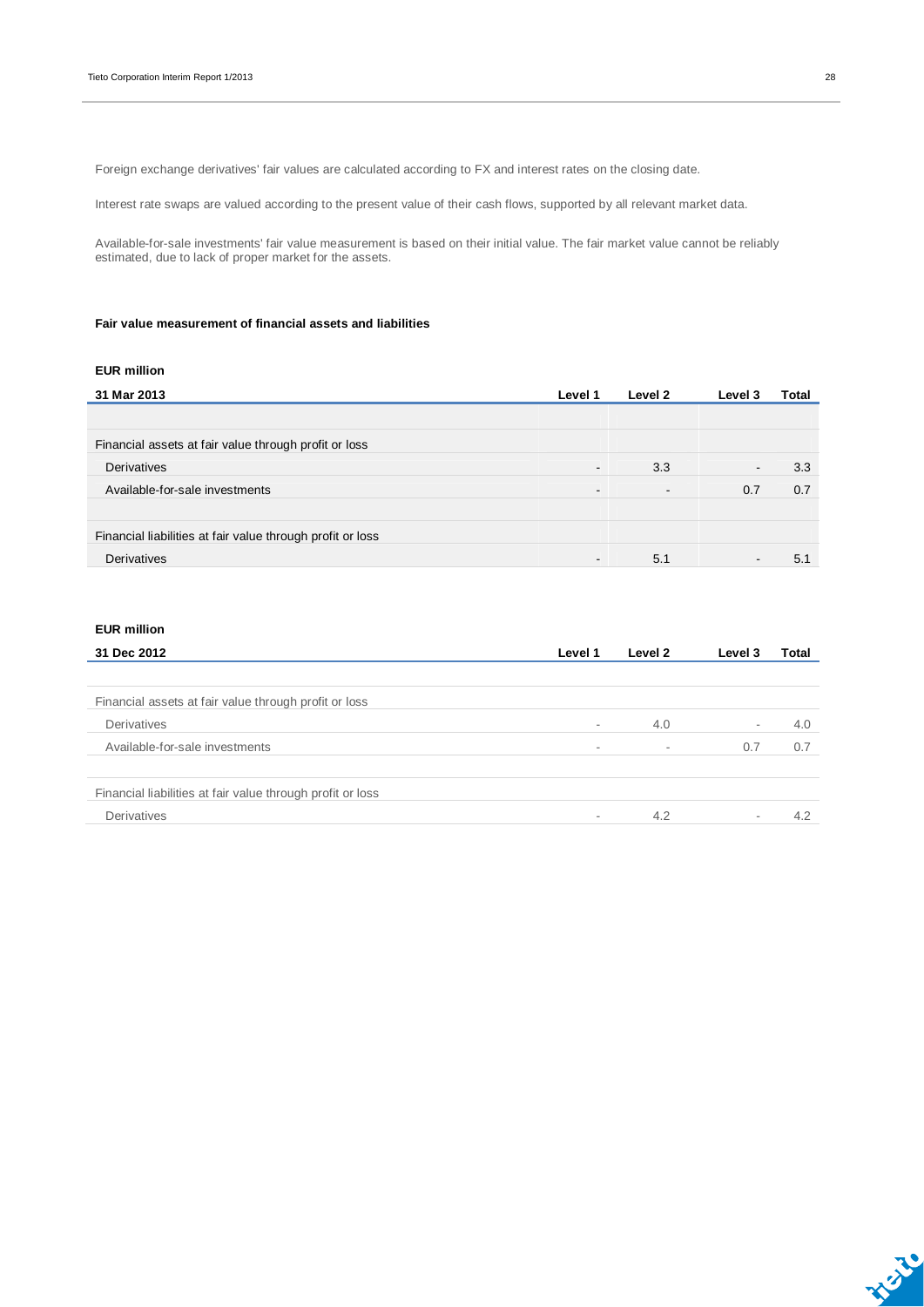### QUARTERLY FIGURES

#### **Key figures**

|                                                 | 2013<br>$1 - 3$ | 2012<br>$10 - 12$ | 2012<br>7–9 | 2012<br>4–6 | 2012<br>$1 - 3$ |
|-------------------------------------------------|-----------------|-------------------|-------------|-------------|-----------------|
|                                                 |                 |                   |             |             |                 |
| Earnings per share, EUR                         |                 |                   |             |             |                 |
| - basic                                         | 0.3             | $-0.26$           | 0.32        | $-0.10$     | 0.45            |
| - diluted                                       | 0.3             | $-0.26$           | 0.32        | $-0.10$     | 0.45            |
| Equity per share, EUR                           | 6.8             | 7.30              | 7.62        | 7.18        | 7.27            |
| Return on equity, 12-month rolling, %           | 3.7             | 5.5               | 11.2        | 11.7        | 15.4            |
| Return on capital employed, 12-month rolling, % | 11.7            | 13.2              | 18.5        | 18.2        | 21.7            |
| Equity ratio, %                                 | 42.8            | 46.9              | 47.9        | 43.4        | 42.4            |
| Interest-bearing net debt, EUR million          | 6.9             | 23.9              | 59.0        | 80.0        | 11.7            |
| Gearing, %                                      | 1.4             | 4.5               | 10.8        | 15.5        | 2.2             |
| Investments, EUR million                        | 17.3            | 19.3              | 15.6        | 13.6        | 14.4            |

#### **Income statement, EUR million**

|                                                      | 2013<br>$1 - 3$ | 2012<br>$10 - 12$ | 2012<br>$7 - 9$ | 2012<br>4-6 | 2012<br>$1 - 3$ |
|------------------------------------------------------|-----------------|-------------------|-----------------|-------------|-----------------|
|                                                      |                 |                   |                 |             |                 |
| Net sales                                            | 444.8           | 478.6             | 423.5           | 456.1       | 467.1           |
| Other operating income                               | 2.5             | 5.3               | 1.8             | 3.1         | 17.0            |
| Employee benefit expenses                            | 259.2           | 281.9             | 233.9           | 298.9       | 274.3           |
| Depreciation, amortization and<br>impairment charges | 21.2            | 55.1              | 21.8            | 21.0        | 21.2            |
| Other operating expenses                             | 136.8           | 154.7             | 137.6           | 142.6       | 146.5           |
| Operating profit (EBIT)                              | 30.1            | $-7.8$            | 32.0            | $-3.3$      | 42.1            |
| Financial income and expenses                        | $-1.5$          | $-1.2$            | $-0.5$          | $-2.1$      | $-2.5$          |
| Profit before taxes                                  | 28.6            | $-9.0$            | 31.5            | $-5.4$      | 39.6            |
| Income taxes                                         | $-7.2$          | $-9.5$            | $-8.8$          | $-1.4$      | $-7.6$          |
| Net profit for the period                            | 21.4            | $-18.5$           | 22.7            | $-6.8$      | 32.0            |



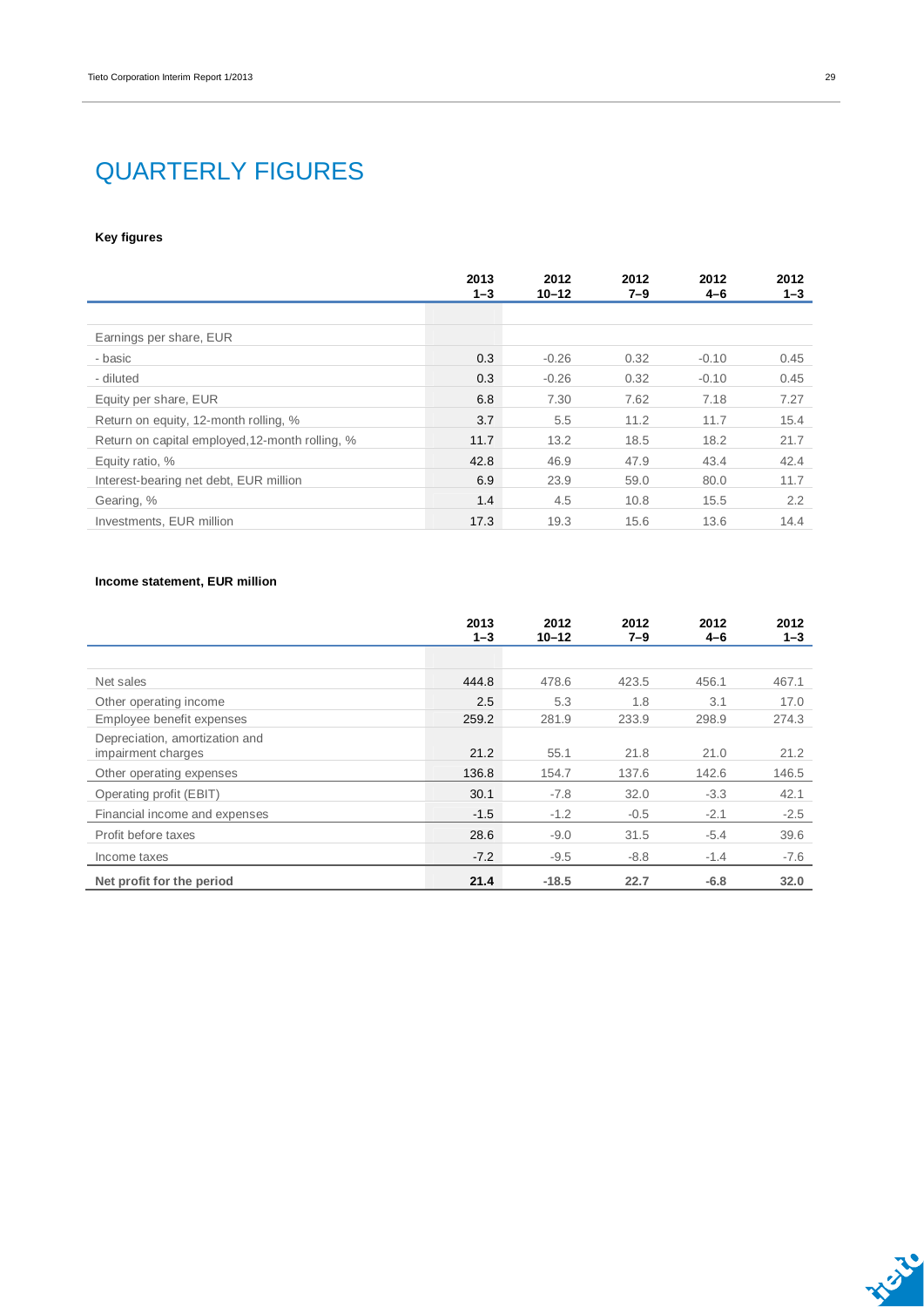#### **Balance sheet, EUR million**

|                                              | 2013<br>31 Mar | 2012<br>31 Dec | 2012<br>30 Sep | 2012<br>30 Jun | 2012<br>31 Mar |
|----------------------------------------------|----------------|----------------|----------------|----------------|----------------|
|                                              |                |                |                |                |                |
| Goodwill                                     | 394.2          | 391.6          | 423.3          | 416.6          | 415.3          |
| Other intangible assets                      | 51.4           | 55.5           | 61.8           | 67.3           | 72.4           |
| Property, plant and equipment                | 100.8          | 99.3           | 99.7           | 99.2           | 101.8          |
| Other non-current assets                     | 37.0           | 37.6           | 58.8           | 55.8           | 54.0           |
| Total non-current assets                     | 583.4          | 584.0          | 643.6          | 638.9          | 643.5          |
| Trade receivables and other current assets   | 486.1          | 464.1          | 492.5          | 514.6          | 480.2          |
| Cash and cash equivalents                    | 100.3          | 86.7           | 55.9           | 91.1           | 162.9          |
| Total current assets                         | 586.4          | 550.8          | 548.4          | 605.7          | 643.1          |
| Assets classified as held for sale           | 54.8           | 44.8           | 18.5           | 17.8           | 25.6           |
| <b>Total assets</b>                          | 1 2 2 4 .6     | 1 179.6        | 1 210.5        | 1 262.4        | 1 3 1 2 . 2    |
|                                              |                |                |                |                |                |
| Total equity                                 | 488.7          | 524.5          | 547.3          | 514.9          | 519.3          |
| Non-current loans                            | 3.7            | 4.0            | 107.2          | 110.3          | 114.3          |
| Other non-current liabilities                | 61.5           | 63.4           | 101.0          | 99.3           | 99.7           |
| Total non-current liabilities                | 65.2           | 67.4           | 208.2          | 209.6          | 214.0          |
| Trade payables and other current liabilities | 478.7          | 382.6          | 387.2          | 416.0          | 477.7          |
| Provisions                                   | 26.7           | 32.8           | 38.2           | 42.7           | 19.6           |
| <b>Current loans</b>                         | 114.3          | 116.8          | 16.1           | 65.3           | 65.1           |
| <b>Total current liabilities</b>             | 619.7          | 532.2          | 441.5          | 524.0          | 562.4          |
| Liabilities classified as held for sale      | 51.0           | 55.5           | 13.5           | 13.9           | 16.5           |
| <b>Total equity and liabilities</b>          | 1 2 2 4 . 6    | 1 179.6        | 1 210.5        | 1 2 6 2.4      | 1 3 1 2.2      |

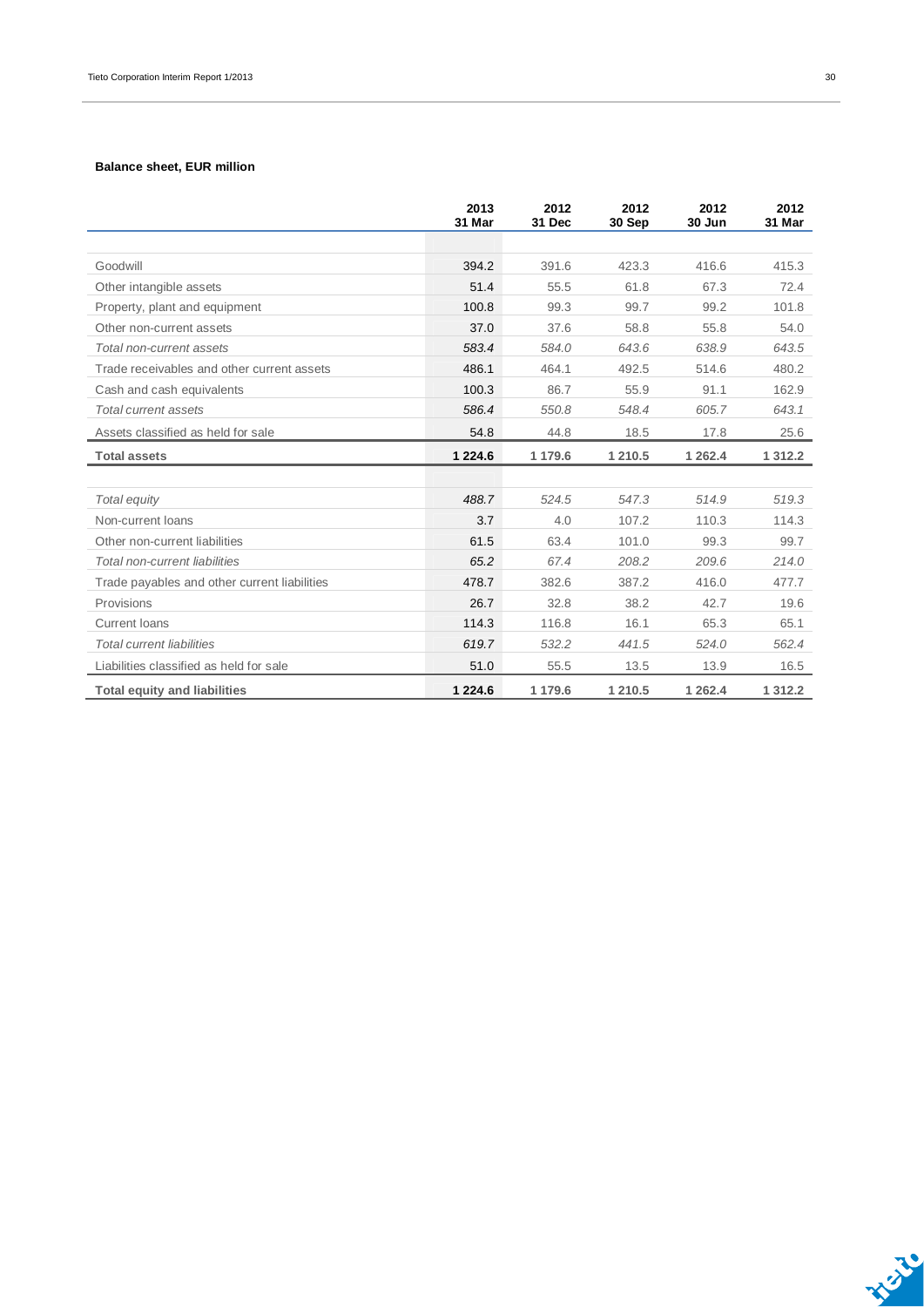#### **Cash flow, EUR million**

|                                                      | 2013<br>$1 - 3$ | 2012<br>$10 - 12$ | 2012<br>$7 - 9$ | 2012<br>$4 - 6$ | 2012<br>$1 - 3$ |
|------------------------------------------------------|-----------------|-------------------|-----------------|-----------------|-----------------|
|                                                      |                 |                   |                 |                 |                 |
| Cash flow from operations                            |                 |                   |                 |                 |                 |
| Net profit                                           | 21.4            | $-18.5$           | 22.7            | $-6.8$          | 32.0            |
| Adjustments                                          | 28.6            | 64.3              | 32.4            | 25.3            | 14.9            |
| Change in net working capital                        | $-1.1$          | 27.0              | $-14.3$         | $-18.0$         | 16.8            |
| Cash generated from operations                       | 48.9            | 72.8              | 40.8            | 0.5             | 63.7            |
| Net financial expenses paid                          | $-3.0$          | $-4.5$            | 0.2             | 0.4             | $-1.3$          |
| Income taxes paid                                    | $-4.7$          | $-7.7$            | $-4.7$          | $-4.7$          | 6.4             |
| Net cash flow from operations                        | 41.2            | 60.6              | 36.3            | $-3.8$          | 68.8            |
|                                                      |                 |                   |                 |                 |                 |
| Net cash used in investing activities                | $-13.7$         | $-22.4$           | $-15.8$         | $-11.6$         | 3.5             |
|                                                      |                 |                   |                 |                 |                 |
| Net cash used in financing activities                | $-5.2$          | $-2.7$            | $-55.3$         | $-56.2$         | $-3.7$          |
|                                                      |                 |                   |                 |                 |                 |
| Change in cash and cash equivalents                  | 22.3            | 35.5              | $-34.8$         | $-71.6$         | 68.6            |
|                                                      |                 |                   |                 |                 |                 |
|                                                      |                 |                   |                 |                 |                 |
| Cash and cash equivalents at the beginning of period | 86.7            | 55.9              | 91.1            | 162.9           | 95.8            |
| Foreign exchange differences                         | 2.0             | $-1.2$            | $-0.7$          | $-0.3$          | 0.0             |
| Assets classified as held for sale                   | $-10.7$         | $-3.5$            | 0.3             | 0.1             | $-1.5$          |
| Change in cash and cash equivalents                  | 22.3            | 35.5              | $-34.8$         | $-71.6$         | 68.6            |
| Cash and cash equivalents at the end of period       | 100.3           | 86.7              | 55.9            | 91.1            | 162.9           |

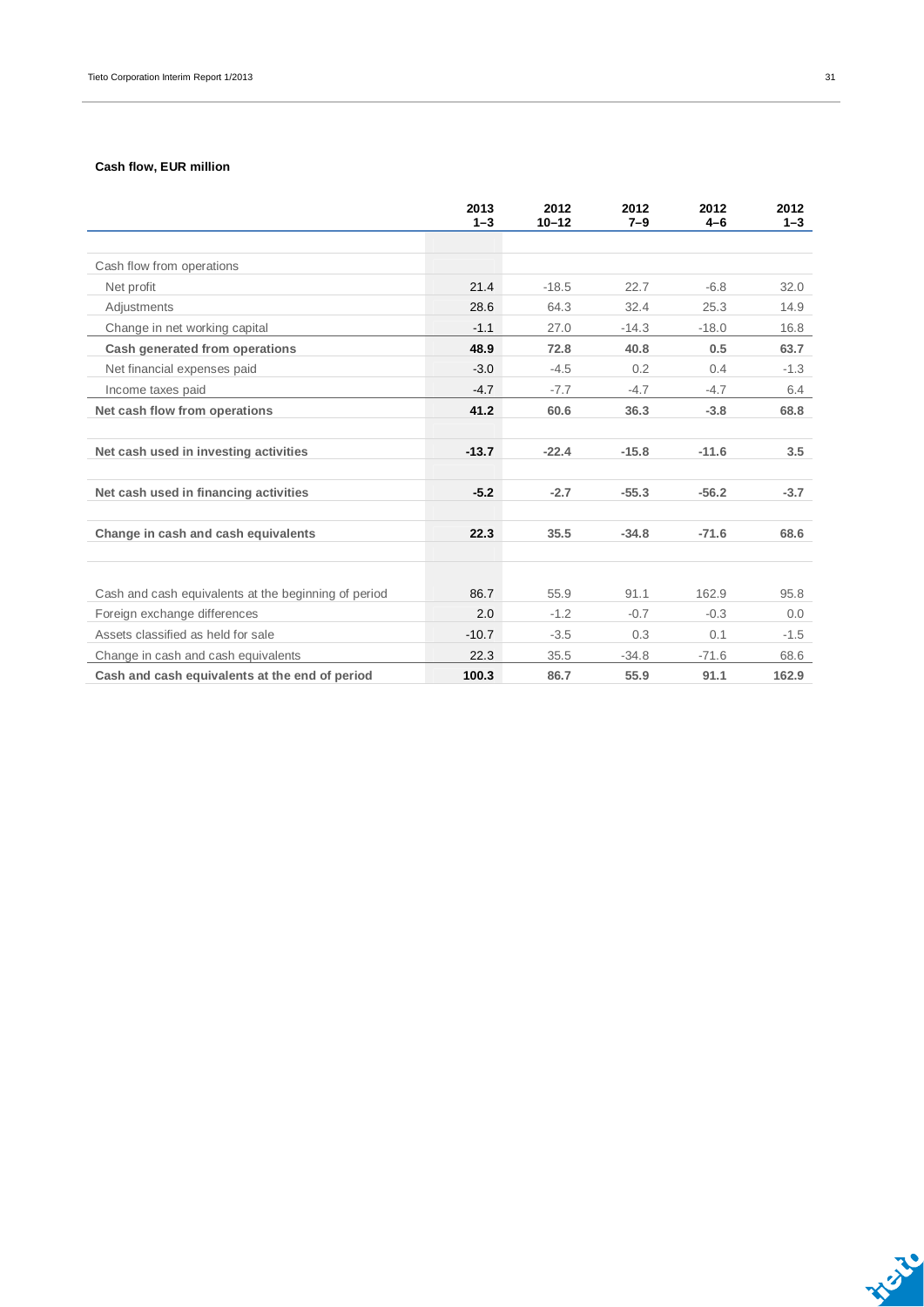### QUARTERLY FIGURES BY SEGMENTS

#### **Customer sales by service line, EUR million**

|                                     | 2013<br>$1 - 3$ | 2012<br>$10 - 12$ | 2012<br>7–9 | 2012<br>4-6 | 2012<br>$1 - 3$ |
|-------------------------------------|-----------------|-------------------|-------------|-------------|-----------------|
| <b>Managed Services</b>             | 125             | 127               | 112         | 121         | 124             |
| Consulting and System Integration   | 108             | 131               | 116         | 125         | 127             |
| <b>Industry Products</b>            | 126             | 134               | 118         | 127         | 130             |
| <b>Product Development Services</b> | 86              | 87                | 77          | 83          | 86              |
| Group total                         | 445             | 479               | 424         | 456         | 467             |

#### **Customer sales by industry group, EUR million**

|                                     | 2013<br>$1 - 3$ | 2012<br>$10 - 12$ | 2012<br>7–9 | 2012<br>$4 - 6$ | 2012<br>$1 - 3$ |
|-------------------------------------|-----------------|-------------------|-------------|-----------------|-----------------|
| <b>Financial Services</b>           | 94              | 97                | 85          | 92              | 94              |
| Manufacturing, Retail and Logistics | 76              | 85                | 75          | 81              | 82              |
| Public, Healthcare and Welfare      | 114             | 115               | 102         | 110             | 112             |
| Telecom, Media and Energy           | 74              | 96                | 85          | 91              | 93              |
| <b>Product Development Services</b> | 86              | 87                | 77          | 83              | 86              |
| Group total                         | 445             | 479               | 424         | 456             | 467             |

#### **Operating profit (EBIT) by service line, EUR million**

|                                          | 2013<br>$1 - 3$ | 2012<br>$10 - 12$ | 2012<br>$7 - 9$ | 2012<br>$4 - 6$ | 2012<br>$1 - 3$ |
|------------------------------------------|-----------------|-------------------|-----------------|-----------------|-----------------|
| <b>Managed Services</b>                  | 1.3             | 5.1               | 7.5             | $-3.7$          | $-2.5$          |
| Consulting and System Integration        | 3.8             | 4.5               | 13.0            | 3.9             | 12.7            |
| <b>Industry Products</b>                 | 18.5            | 11.4              | 13.0            | 8.4             | 32.4            |
| <b>Product Development Services</b>      | 9.3             | $-23.9$           | 0.4             | $-3.9$          | 2.5             |
| Steering Functions and Global Management | $-2.7$          | $-5.0$            | $-1.8$          | $-8.0$          | $-3.0$          |
| <b>Operating profit (EBIT)</b>           | 30.1            | $-7.8$            | 32.0            | $-3.3$          | 42.1            |

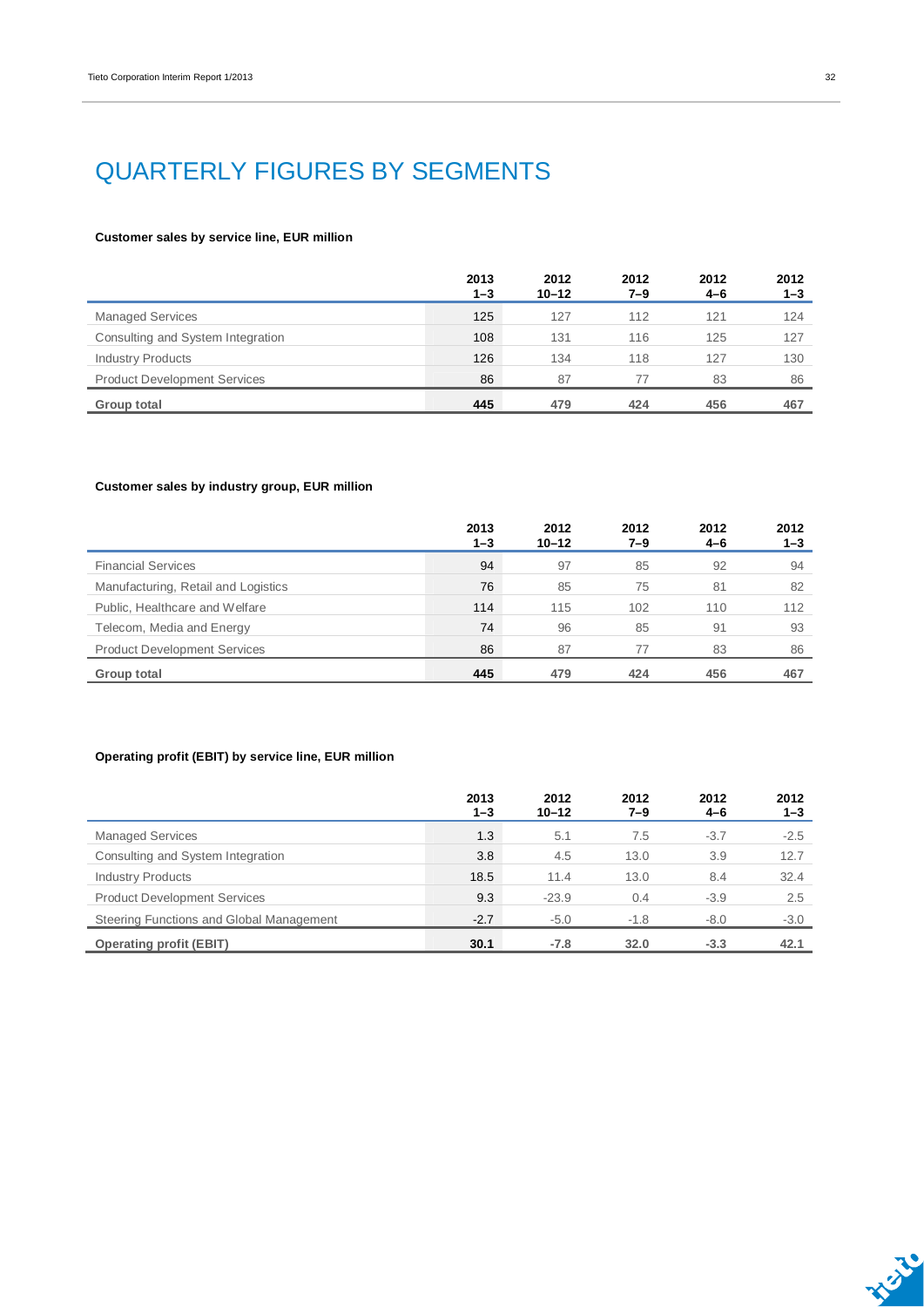#### **Operating margin (EBIT) by service line, %**

|                                     | 2013<br>$1 - 3$ | 2012<br>$10 - 12$ | 2012<br>7–9 | 2012<br>4-6 | 2012<br>$1 - 3$ |
|-------------------------------------|-----------------|-------------------|-------------|-------------|-----------------|
| <b>Managed Services</b>             | 1.0             | 4.1               | 6.6         | $-3.1$      | $-2.0$          |
| Consulting and System Integration   | 3.5             | 3.4               | 11.2        | 3.1         | 9.9             |
| <b>Industry Products</b>            | 14.6            | 8.5               | 11.0        | 6.6         | 24.9            |
| <b>Product Development Services</b> | 10.8            | $-27.7$           | 0.5         | $-4.7$      | 3.0             |
| <b>Operating margin (EBIT)</b>      | 6.8             | $-1.7$            | 7.6         | $-0.7$      | 9.0             |

#### **Operating profit (EBIT) excl. one-off items by service line, EUR million**

|                                          | 2013<br>$1 - 3$ | 2012<br>$10 - 12$ | 2012<br>$7 - 9$ | 2012<br>$4 - 6$ | 2012<br>1–3 |
|------------------------------------------|-----------------|-------------------|-----------------|-----------------|-------------|
| <b>Managed Services</b>                  | 0.9             | 9.9               | 9.3             | 7.2             | $-2.1$      |
| Consulting and System Integration        | 5.1             | 18.5              | 13.6            | 11.3            | 12.7        |
| <b>Industry Products</b>                 | 18.6            | 18.6              | 14.2            | 12.6            | 17.1        |
| <b>Product Development Services</b>      | 10.0            | 2.3               | 1.6             | 2.2             | 3.5         |
| Steering Functions and Global Management | $-2.7$          | $-5.1$            | $-1.2$          | $-4.7$          | $-2.9$      |
| <b>Operating profit (EBIT)</b>           | 32.0            | 44.2              | 37.5            | 28.6            | 28.4        |

#### **Operating margin (EBIT) excl. one-off items by service line, %**

|                                     | 2013<br>$1 - 3$ | 2012<br>$10 - 12$ | 2012<br>7–9 | 2012<br>4-6 | 2012<br>$1 - 3$ |
|-------------------------------------|-----------------|-------------------|-------------|-------------|-----------------|
| <b>Managed Services</b>             | 0.7             | 7.8               | 8.3         | 5.9         | $-1.7$          |
| Consulting and System Integration   | 4.7             | 14.0              | 11.6        | 9.0         | 10.0            |
| <b>Industry Products</b>            | 14.8            | 13.9              | 12.0        | 9.9         | 13.1            |
| <b>Product Development Services</b> | 11.6            | 2.7               | 2.1         | 2.6         | 4.1             |
| <b>Operating margin (EBIT)</b>      | 7.2             | 9.2               | 8.9         | 6.3         | 6.1             |

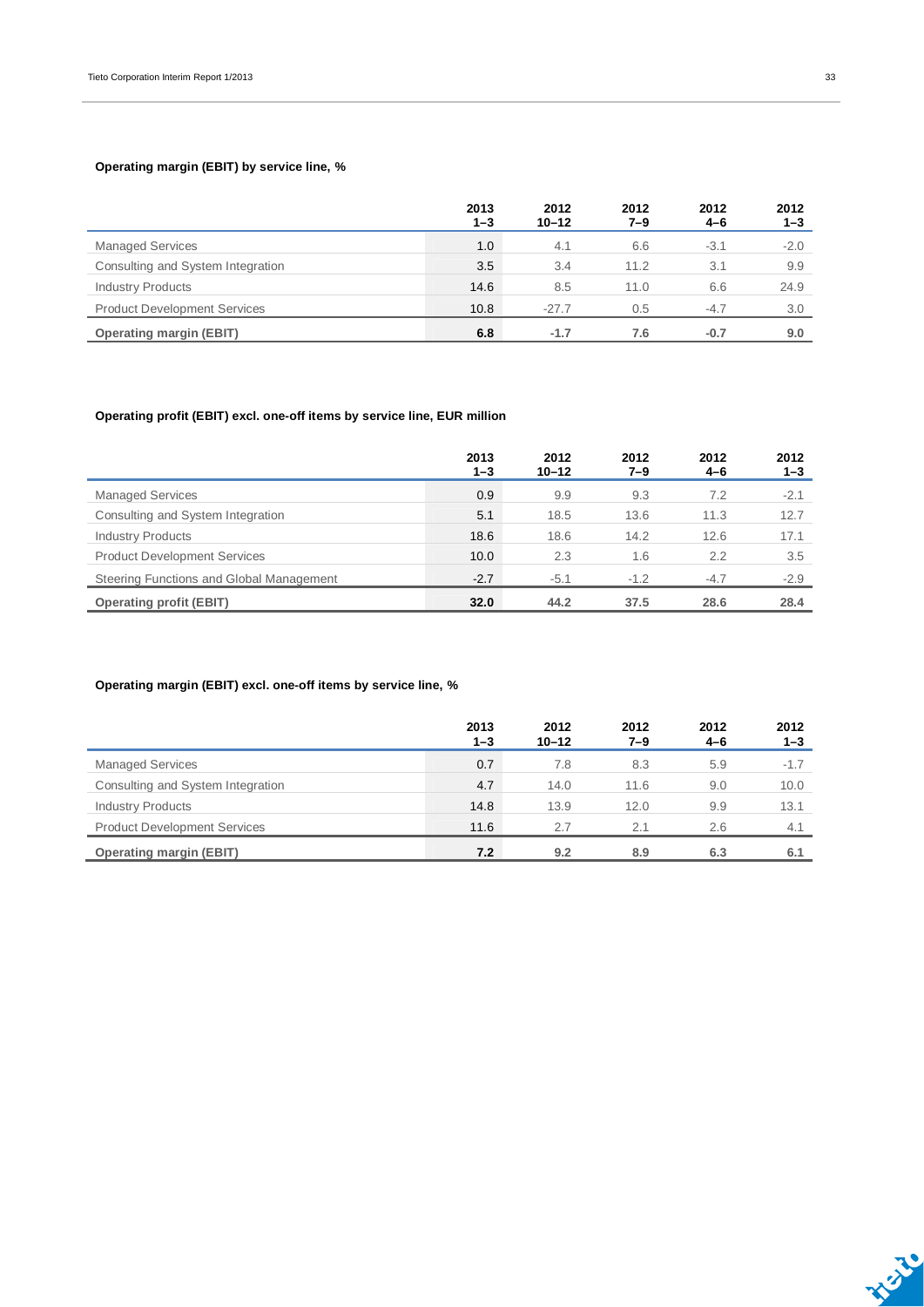### Major shareholders on 31 March 2013

|                |                                        | <b>Shares</b> | %     |
|----------------|----------------------------------------|---------------|-------|
|                | Cevian Capital                         | 11 073 614    | 15.3  |
| 2              | Solidium Oy                            | 7415418       | 10.2  |
| 3              | Etera Mutual Pension Insurance Co.     | 3 000 000     | 4.1   |
| 4              | Ilmarinen Mutual Pension Insurance Co. | 2 452 862     | 3.4   |
| 5              | OP-Pohjola Group Central Cooperative   | 2 2 5 9 5 7 5 | 3.1   |
| 6              | Swedbank Robur fonder                  | 2 070 705     | 2.9   |
| $\overline{7}$ | Varma Mutual Pension Insurance Co.     | 1 543 488     | 2.1   |
| 8              | The State Pension fund                 | 823 000       | 1.1   |
| 9              | Danske funds                           | 685 410       | 0.9   |
| 10             | Svenska Litteratursällskapet i Finland | 641 345       | 0.9   |
|                |                                        | 31 965 417    | 44.1  |
|                |                                        |               |       |
|                | Nominee registered                     | 25 295 086    | 34.9  |
|                | <b>Others</b>                          | 15 230 756    | 21.0  |
|                | Total                                  | 72 492 559    | 100.0 |

Based on the ownership records of Euroclear Finland Oy and Euroclear Sweden AB.

#### For further information, please contact:

Lasse Heinonen, CFO, tel. +358 2072 66329, +358 50 393 4950, lasse.heinonen (at) tieto.com Pellervo Hämäläinen, Vice President, Communications and IR, tel. +358 2072 52729, +358 4067 45257, pellervo.hamalainen(at)tieto.com

Tanja Lounevirta, Head of Investor Relations, tel +358 2072 71725, +358 50 321 7510, tanja.lounevirta (at) tieto.com